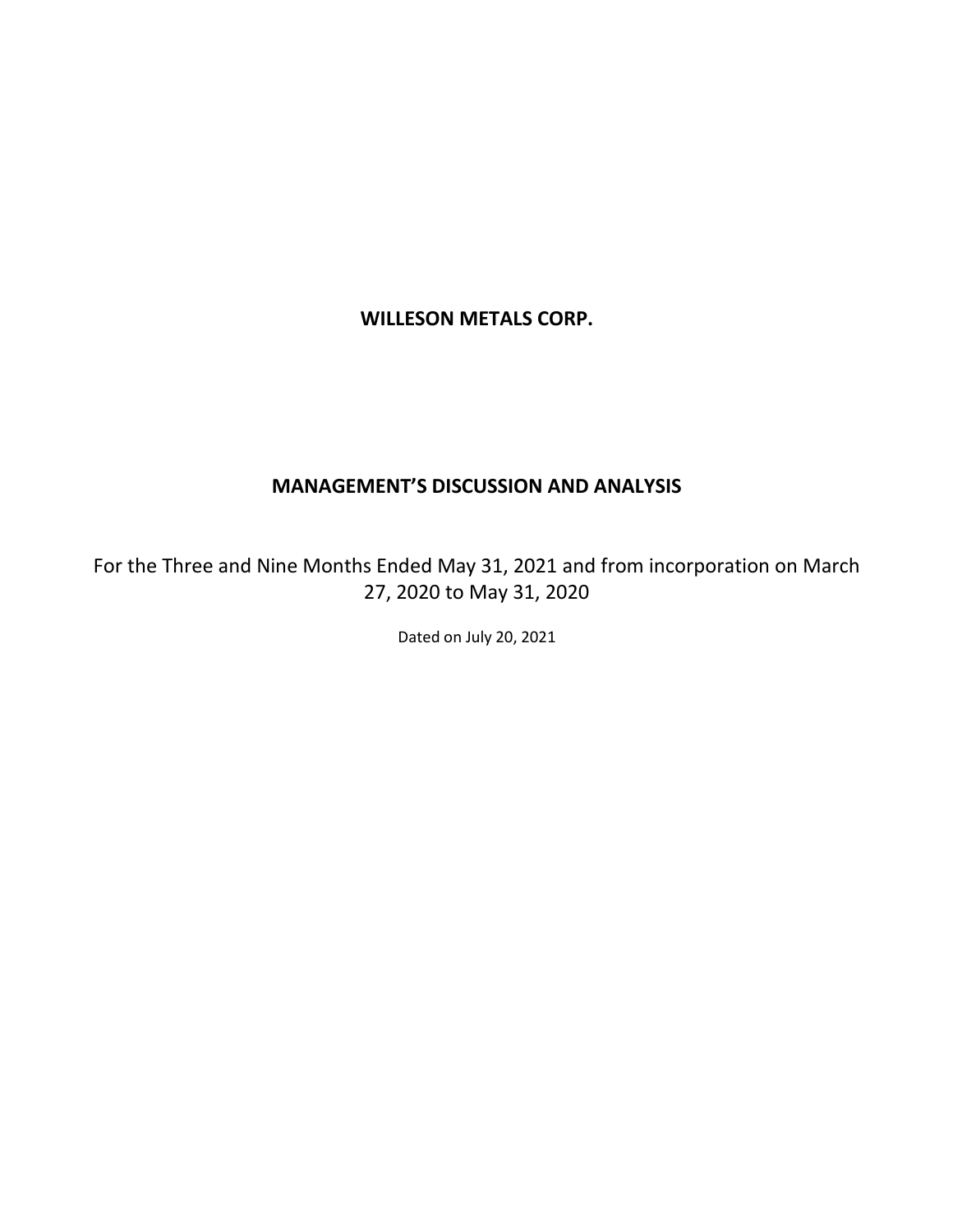# **MANAGEMENT'S RESPONSIBILITY FOR FINANCIAL REPORTING**

This Management's Discussion and Analysis ("MD&A") of Willeson Metals Corp. (referred to as the "Company" or "Willeson"), has been prepared to enable a reader to assess material changes in financial condition and results of operations as at and for the three and nine months ended May 31, 2021 ("Q3 2021"). This MD&A, and the discussion of performance, financial condition, and future prospects contained herein, should be read in conjunction with the Company's audited financial statements for the period from incorporation on March 27, 2020, to August 31, 2020, and accompanying notes (the "financial statements"), prepared in accordance with International Financial Reporting Standards ("IFRS"), and the Company's unaudited condensed interim financial statements for the three and nine months ended May 31, 2021 (the "interim financial statements"), prepared in accordance with International Accounting Standard 34 – *Interim Financial Reporting* ("IAS 34"). The information provided herein supplements, but does not form part of, the financial statements. This discussion also covers the subsequent period up to the date of this MD&A.

All dollar amounts are presented in Canadian dollars ("CAD"), the Company's functional currency, except where otherwise noted. Additional information relating to the Company is available on the Company's website at [www.willesonmetals.com.](http://www.willesonmetals.com/)

The Company's certifying officers, based on their knowledge and having exercised reasonable diligence, are also responsible to ensure that this MD&A and related interim financial statements do not contain any untrue statement of material fact, and do not omit any required statement of material fact with respect to the periods reported. The interim financial statements, together with the other financial information included in this MD&A present fairly in all material respects the financial condition, results of operations and cash flows of the Company, as at the date of and for the periods presented in this MD&A. This MD&A contains forward-looking information that is subject to risk factors set out in the cautionary note herein.

The Company's Board of Directors' (the "Board") review is accomplished principally through the Company's Audit Committee, which meets periodically to review all financial reports, prior to filing. The Board has approved the interim financial statements and this MD&A, as well as ensured that the Company's management ("Management") has discharged its financial responsibilities. Information in this MD&A is prepared as at July 20, 2021.

# **DESCRIPTION OF BUSINESS**

Willeson is a mineral exploration company whose main objective is to identify and successfully define and develop mineral deposits, primarily gold deposits in Manitoba.

The Company was incorporated on March 27, 2020, under the laws of Ontario. The Company is a Canadian Controlled Private Corporation ("CCPC"). The Company's head office is located at Suite 1400 - 25 Adelaide Street East, Toronto, Ontario, M5C 3A1.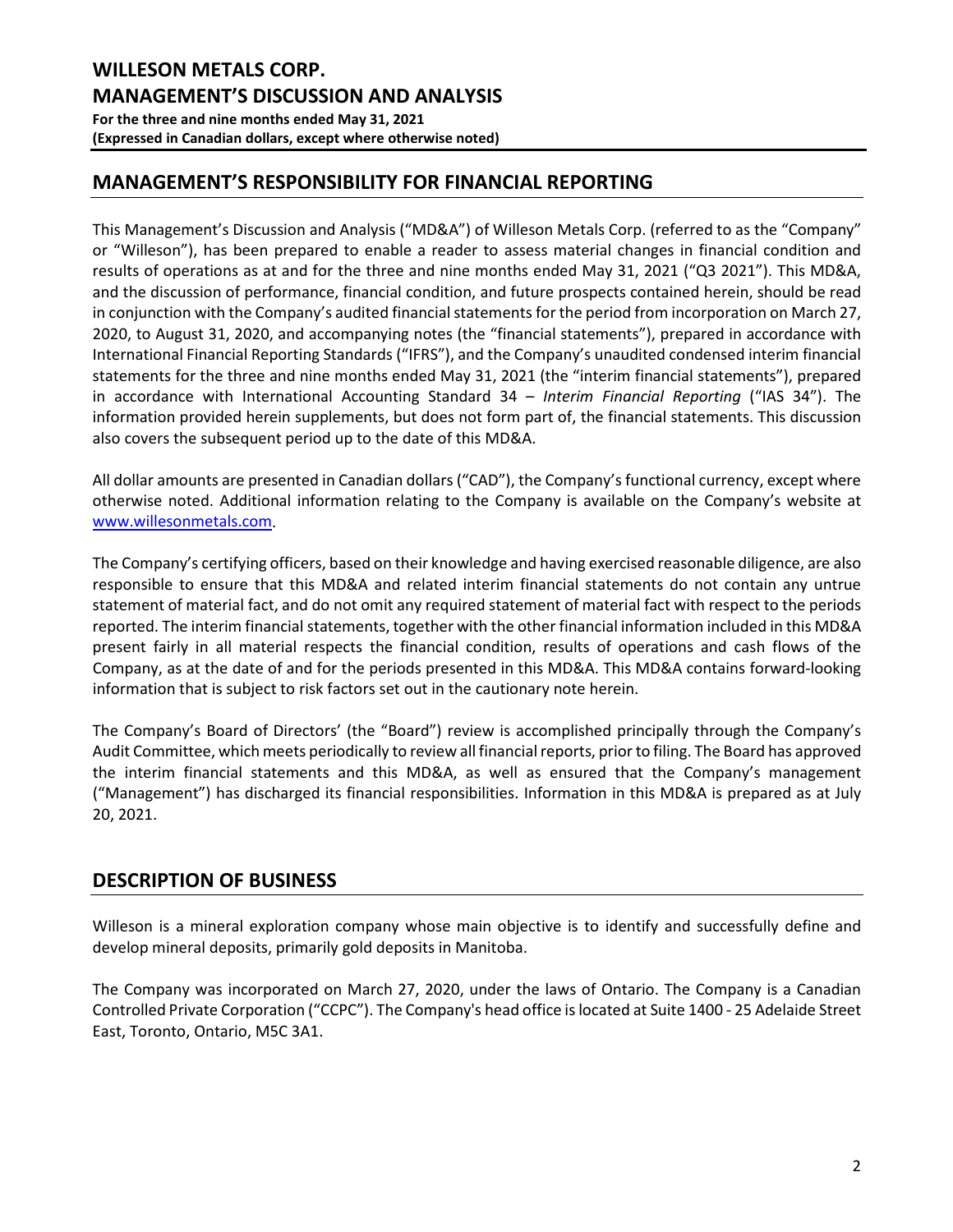# **COVID-19 – WILLESON'S RESPONSE AND CONTINUITY PLANS**

In December 2019, a novel strain of coronavirus, SARS-CoV-2, which causes Coronavirus Disease 2019 (COVID-19), appeared in Wuhan, China, and has spread around the world causing significant business and social disruption. On March 11, 2020, COVID-19 was declared a worldwide pandemic by the World Health Organization, and since then, the Company has had to operate in an environment where pandemic-related restrictive measures implemented by government and the health authorities, such as travel bans, quarantine and social distancing, have impacted the Company's operations. To date, the main restriction the Company has faced is the inability to hold in-person meetings with Indigenous communities to discuss the Company's planned exploration activities. In lieu of in-person meetings, Willeson has engaged with community representatives via telephone, email, and other forms of remote communications. As noted below, subsequent to the three months ended May 31, 2021, the easing of COVID-19 related travel restrictions between the provinces allowed Company and Marcel Colomb First Nation ("MCFN") representatives to meet in-person for the first time to discuss the Company's planned exploration activities for 2021 and 2022, and the establishment of a mutually beneficial exploration agreement between the two groups.

In accordance with current government mandates and safety precautions, Company employees, contractors, and consultants continue to work from home and conduct Company business via telephone, videoconference, and email. The health and safety of employees, contractors, consultants, and other stakeholders remains a primary concern of the Company, and this extends to respecting and accommodating the concerns of the local communities within which the Company operates. The Company is committed to remaining engaged with local stakeholders during this uncertain period and continues to closely monitor and abide by COVID-19 related directives from government and relevant health authorities.

The Company continues to advance its projects as best it can under the present circumstances and during the nine months ended May 31, 2021, the Company completed an airborne magnetic survey over the southern portion of the Beaucage Property, as well as the Hughes and Barrington-Tow properties, completed a magnetic inversion study of the Beaucage Property, and has undertaken to complete similar studies for the Hughes and Barrington-Tow properties. This work will be used to plan field exploration activities that can quickly ramp up once it is deemed safe to do so. In May 2021, Vancouver-based PhotoSat was engaged to acquire high-resolution satellite imagery over the Beaucage and Hatchet properties.

# **OVERALL PERFORMANCE**

### **LYNN LAKE PROPERTIES**

On June 19, 2020, Willeson purchased a 100% undivided legal and beneficial interest in mining claims comprising the Beaucage, Hatchet, Barrington-Tow, and Hughes properties in the Lynn Lake area of Manitoba (each a "Lynn Lake Property", and collectively, the "Lynn Lake Properties") from Exiro Minerals Corp. ("Exiro"). There is an underlying royalty, where Exiro retains a 2% Net Smelter Return Royalty (the "NSR") on each Property which, subject to a buy-back right, can be a 1.5% NSR for a payment of \$500,000 per property.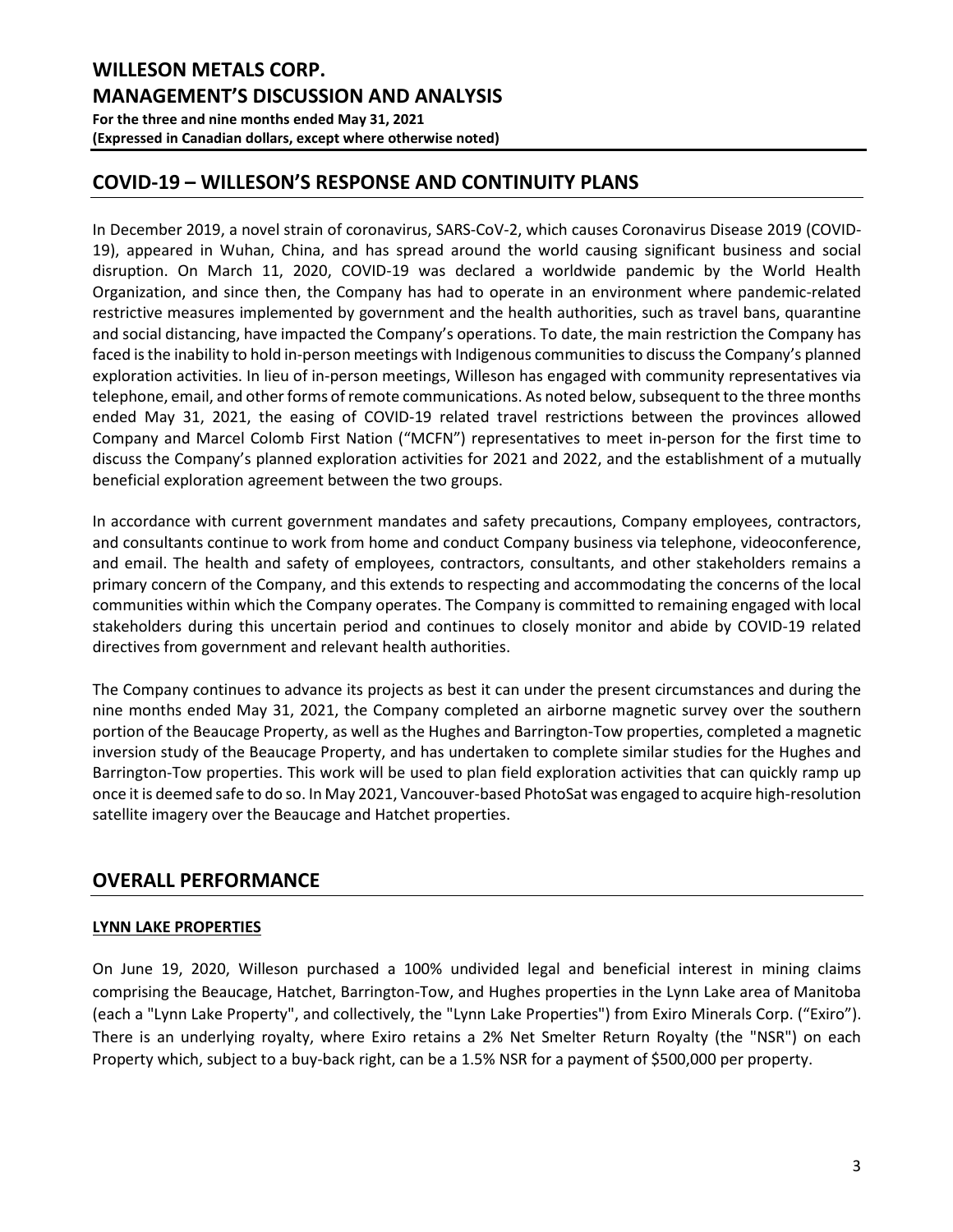As at May 31, 2021, the following payments were still due to Exiro from Willeson for the Lynn Lake Properties:

- a) An amended promissory note in the amount of \$175,000 with a maturity on September 19, 2021;
- b) A promissory note in the amount of \$175,000 with a maturity on June 19, 2022;
- c) A promissory note in the amount of \$250,000 with a maturity on June 19, 2023, which may be satisfied at Willeson's election by a cash payment or through the issuance to Exiro of 2.5 million common shares of Willeson.

### **Beaucage Property**

The Beaucage Property ("Beaucage") is located 55 km by air southeast of the town of Lynn Lake, and is currently only accessible by floatplane, helicopter or historically by winter road. Beaucage consists of 23 contiguous mining claims encompassing 5,888 hectares. Claims are 100% owned by Willeson. All claims are in good standing.

Manitoba Agriculture and Resource Development ("Manitoba ARD") has extended double work assessment credits for all eligible exploration expenses up to December 31, 2021. The airborne magnetic survey completed over the southern half of Beaucage will provide double work credits for the Company when filed and allow the Company to maintain its land position.

Beaucage lies along the contact of the Lynn Lake Volcanic Belt and Kisseynew Gneissic Basin of the Churchill Province. The property has historically returned numerous impressive gold assay values in multiple favourable geological settings, including banded iron formation hosted, structurally controlled stockwork and veins hosted in clastic sediments, and shear zone hosted quartz veins in the Black Trout Diorite. The property has seen little modern exploration; many of the high-grade gold occurrences have not been systematically explored in almost 30 years.

During the three months ended November 30, 2020, the Company completed an airborne magnetic survey over the southern half of the Beaucage Property.

During the three months ended February 28, 2021, the Company initiated an inversion study of the 2018 and 2020 airborne magnetic surveys over the Beaucage Property. In addition, planning for 2021 field exploration was undertaken along with First Nation and local community engagement.

During the three months ended May 31, 2021, Geoscience North of Sudbury, ON, completed standard unconstrained 3D geophysical inversion modelling of Prospectair's 2018 and 2020 airborne magnetic data for the Beaucage Property and created a 3D magnetic susceptibility model. The Company will review the 3D distribution of magnetic susceptibility in the subsurface to assist in the delineation and prioritization of prospective areas for gold exploration at the Beaucage Property.

Also, in May 2021, the Company contracted PhotoSat of Vancouver, BC to task high-resolution satellite imagery acquisition and provide its 1m Survey Grid product covering the Beaucage Property. The 1m Survey Grid digital deliverables include 50 cm resolution orthophoto, 1 m bare earth survey grid, and 1 m, 5 m, 10 m and 50 m contours. The digital satellite imagery and survey data will be used for desktop structural interpretation and a base for field planning, prospecting, mapping, and sampling.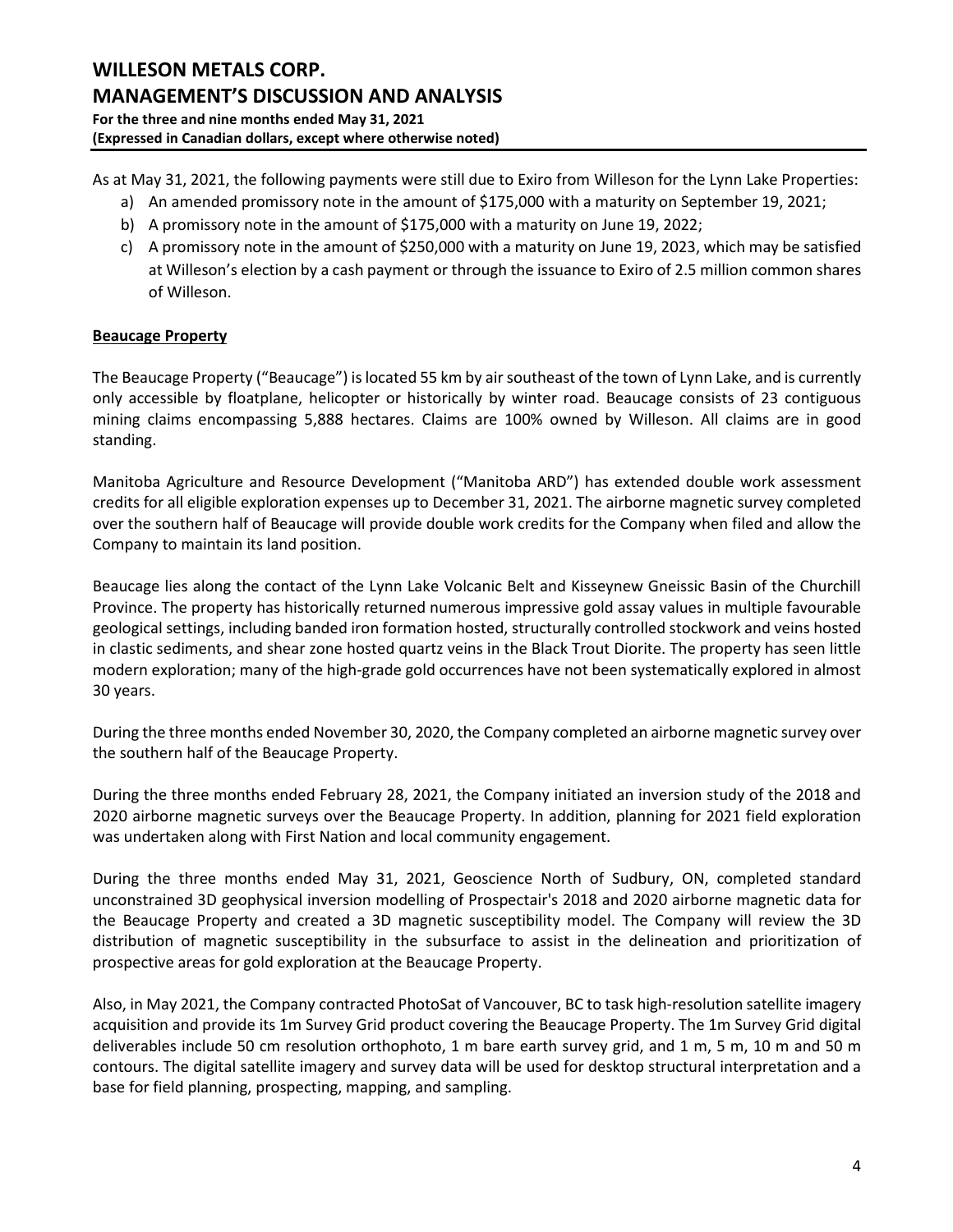Planning for 2021-2022 field exploration work, and First Nation and local community consultation continued during the three months ended May 31, 2021.

The Company's exploration expenditures on this property for the three and nine months ended May 31, 2021 are presented in "Discussion of Operations".

### **Hatchet Property**

The Hatchet Property ("Hatchet") is located approximately 30 km west of the town of Lynn Lake and is accessible via provincial highway 396. Hatchet consists of 48 contiguous mining claims units encompassing 11,722 hectares. Claims are 100% owned by Willeson. All claims are in good standing.

Manitoba ARD has automatically provided a one-year Extension of Time due to COVID-19 on 16 of the 48 Hatchet mining claims that expire between May 1, 2020, and April 30, 2021. The extension allows the disposition holder additional time to meet their work requirements or pay cash in lieu of work. On June 28, 2021 the Company filed for a 6 month Extension of Time to complete and file assessment work on the remaining 32 claims. Should the Extension of Time request be denied, a refundable cash payment in lieu of assessment work could be made to maintain the claims.

Hatchet extends 30 km along the western extent of the Johnson Shear Zone and contains several shear-hosted high-grade gold showings with visible gold and polymetallic quartz veins, as well as base metal sulphide showings, including the past-producing Fox Mine, which operated for 15 years producing 11.96 million tons grading [1](#page-4-0).8% copper and 1.78% zinc<sup>1</sup>. There is potential for high-grade gold mineralization at the underexplored western convergence of the Agassiz and Johnson shear zones within favourable lithologies occurring in a stacked thrust fault environment.

During the three months ended May 31, 2021, Willeson contracted PhotoSat of Vancouver, BC to task highresolution satellite imagery acquisition and provide its 1m Survey Grid product covering the Hatchet Property. The 1m Survey Grid digital deliverables include 50 cm resolution orthophoto, 1 m bare earth survey grid, and 1 m, 5 m, 10 m and 50 m contours. The digital satellite imagery and survey data will be used for desktop structural interpretation and a base for field planning, prospecting, mapping, and sampling.

Planning for 2021 exploration work continued during the three months ended May 31, 2021.

The Company's exploration expenditures on this property for the three and nine months ended May 31, 2021 are presented in "Discussion of Operations".

### **Hughes Property**

The Hughes Property ("Hughes") is located approximately 26 km east of the town of Lynn Lake and is accessible via provincial highway 391. Hughes consists of 10 claims covering 2,559 hectares. Claims are 100% owned by Willeson. All claims are in good standing under a one-year Extension of Time due to COVID-19.

<span id="page-4-0"></span><sup>&</sup>lt;sup>1</sup> Manitoba Ministry of Energy and Mines, 1987: Mining in Manitoba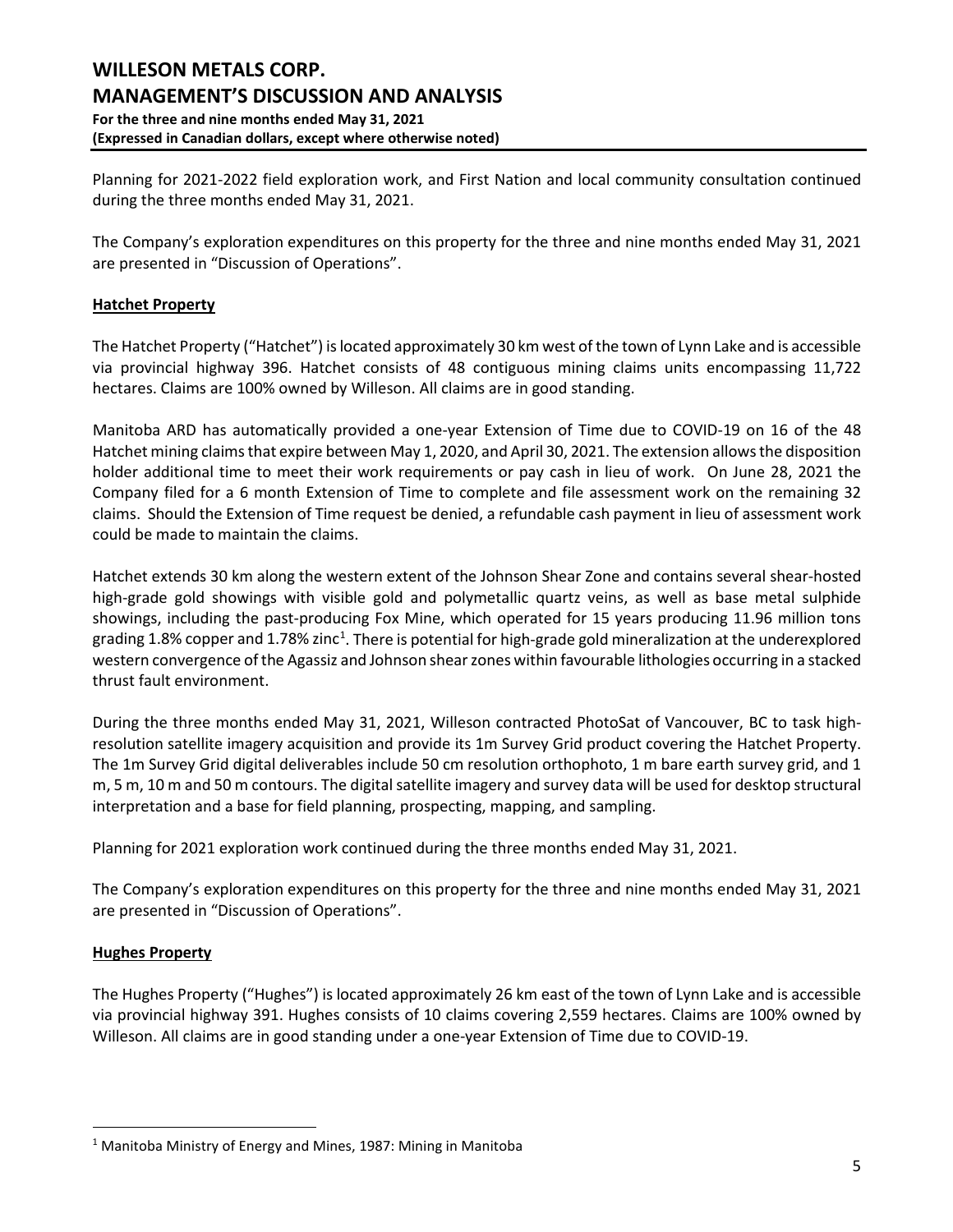## **WILLESON METALS CORP. MANAGEMENT'S DISCUSSION AND ANALYSIS For the three and nine months ended May 31, 2021 (Expressed in Canadian dollars, except where otherwise noted)**

Manitoba ARD has extended double work assessment credits for all eligible exploration expenses up to December 31, 2021. The airborne magnetic survey completed over Hughes in November 2020 will provide double work credits for the Company when filed and allow the Company to maintain its land position.

Hughes contains multiple historical gold occurrences and extends over a 10 km strike length of the Johnson Shear at the intersection with a major cross-structure and 15 km east of the past-producing Burnt Timber mine, an open-pit gold mine that was operated by Black Hawk Mining Inc. between 1993 and 1996 and produced a total of 80,000 oz<sup>[2](#page-5-0)</sup> gold. Alamos Gold now owns the Burnt Timber and the adjacent Linkwood deposits, reporting Indicated mineral resources of 1,021,000 tonnes grading 1.40 g/t gold (46,000 oz gold) and 984,000 tonnes grading 1.16 g/t gold (37,000 oz gold) respectively. Alamos also reports Inferred mineral resources of 23,438,000 tonnes grading 1.04 g/t gold (781,000 oz gold) at Burnt Timber and 21,004,000 tonnes grading 1.16 g/t gold  $(783,000 \text{ oz gold})$  $(783,000 \text{ oz gold})$  $(783,000 \text{ oz gold})$  at Linkwood<sup>3</sup>.

During the three months ended November 30, 2020, the Company completed an airborne magnetic survey over the Hughes Property.

During the three months ended May 31, 2021, the Company initiated an inversion study of the airborne magnetic survey over the Hughes Property.

The Company's exploration expenditures on this property for the three and nine months ended May 31, 2021 are presented in "Discussion of Operations".

### **Barrington-Tow Property**

The Barrington-Tow Property ("Barrington-Tow") is located approximately 60km east of the town of Lynn Lake, in a relatively remote location that is currently only accessible via floatplane, helicopter or by winter road. Barrington-Tow consists of 14 claims covering 3,584 hectares. Claims are 100% owned by Willeson. All claims are in good standing under a one-year Extension of Time due to COVID-19.

Manitoba ARD has extended double work assessment credits for all eligible exploration expenses up to December 31, 2021. The airborne magnetic survey completed over Barrington-Tow in November 2020 will provide extended work credits for the Company when filed and allow the Company to maintain its land position.

Barrington-Tow extends over 8 km of the Agassiz shear, which hosts Alamos' 2.06 Moz gold Gordon Project<sup>[4](#page-5-2)</sup> 10 km to the west of the Property. The Property also covers a significant portion of the Tow Lake gabbro which was previously explored for nickel-copper and includes fault breccia, quartz veining, shearing and alteration, which is prospective for gold.

Historical drilling on the property identified numerous high-grade base metal and gold assay values in multiple favourable geological settings. Many of these high-grade mineral occurrences have not been systematically explored in almost 30 years. Additionally, 2019 Exiro prospecting identified historical trenches within the Tow Lake gabbro that assayed high-grade vanadium in an area previously focused on nickel-copper exploration.

<span id="page-5-0"></span> $<sup>2</sup>$  Richardson, D.J. and Ostry, G. 1996: Gold deposits of Manitoba; Manitoba Energy and Mines, Geological Services,</sup> Economic Geology Report ER86-1 (second edition), 114 p.

<span id="page-5-1"></span><sup>3</sup> Alamos Gold stated Measured, Indicated and Inferred mineral resources as of December 31, 2020

<span id="page-5-2"></span><sup>4</sup> Alamos Gold stated Proven and Probable reserves as of December 31, 2020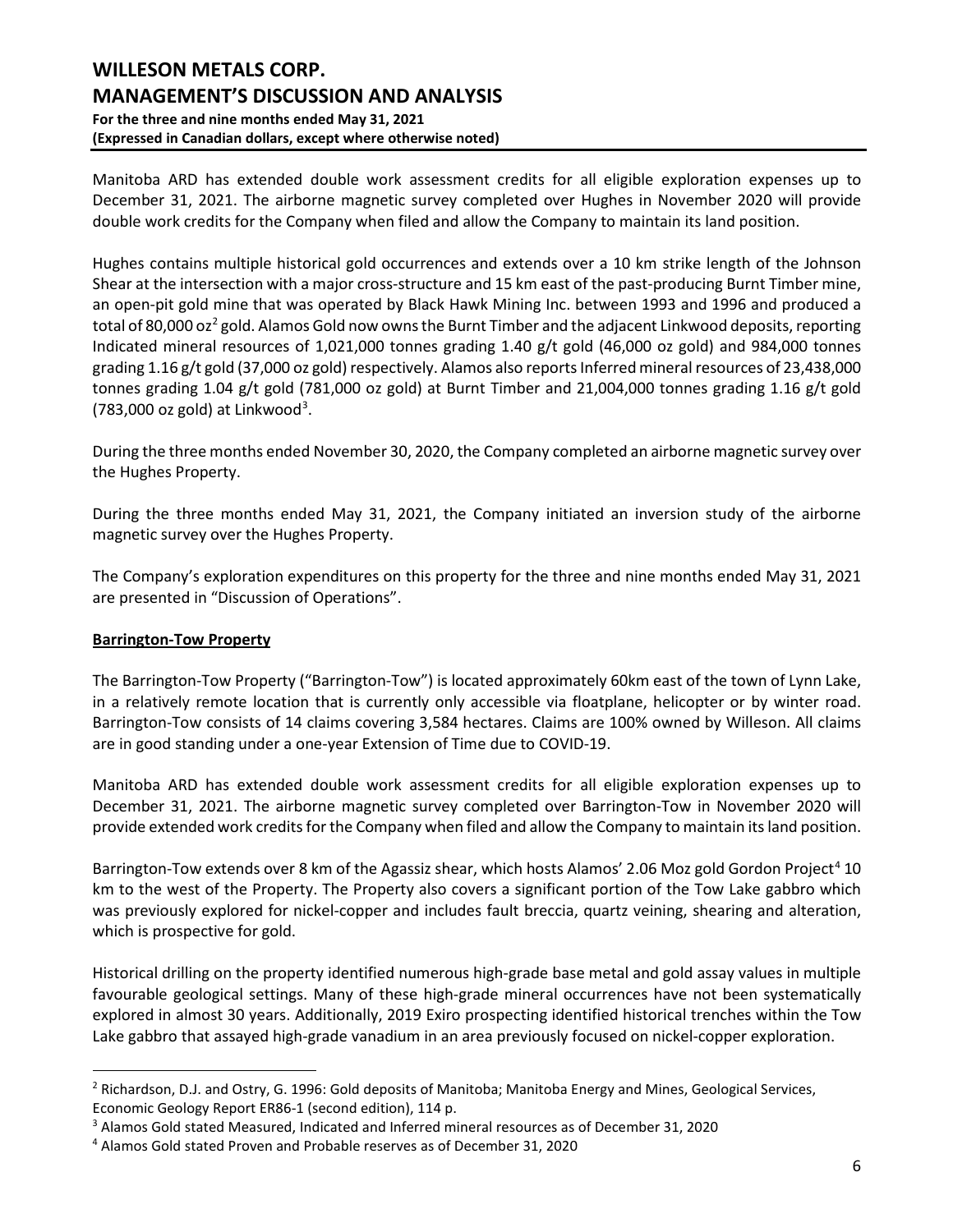During the three months ended November 30, 2020, the Company completed an airborne magnetic survey over the Barrington-Tow Property.

During the three months ended May 31, 2021, the Company initiated an inversion study of the airborne magnetic survey over the Barrington-Tow Property.

The Company's exploration expenditures on this property for the three and nine months ended May 31, 2021 are presented in "Discussion of Operations".

# **CORPORATE HIGHLIGHTS**

### **BOARD**

During the three months ended May 31, 2021, the Company appointed Serge Gattesco to the Board of Directors of the Company, increasing the size of the Board to six directors.

Mr. Gattesco, retired, is the former National Managing Partner of PwC Canada. He was also the PwC Canada's National Managing Partner of the Audit and Assurance Group and National Managing Partner for Strategy & Operations and has over 35 years of experience in capital markets, audit, controls, risk management and governance in various industries including Mining, Real Estate, and Multinationals. Mr. Gattesco holds a Bachelor of Commerce degree from the University of Toronto and is a Canadian Chartered Accountant. In 2013, he was elected as a Fellow of the Institute of Charted Accountants of Ontario. He is a frequent instructor for the Institute of Corporate Directors and was a member of the audit committee for the Ontario Division of the Canadian Cancer Society. Up until June 2019, Mr. Gattesco was a Board member of the Toronto Region Board of Trade (TRBOT), where he was the Chair of the Finance Committee and Treasurer of TRBOT. He is the founding Chair of the Accounting and Finance Advisory Committee of the Ted Rogers School of Management at Ryerson (TRSM) where he sat in that capacity for 5 years and is currently on the Deans Council of TRSM.

### **STOCK OPTIONS**

During the three months ended May 31, 2021, the Company granted stock options.

On March 8, 2021, the Company granted 50,000 stock options at an exercise price of \$0.34 per share and expiring March 8, 2026, of which 25,000 options were granted to a director of the Company. For these options granted, one-third of the options vested immediately on the grant date, one-third will vest on the first anniversary of the grant date and one-third will vest on the second anniversary of the grant date.

# **SUBSEQUENT EVENTS**

### **BOARD**

Subsequent to the three months ended May 31, 2021, Catharine Farrow resigned from the Company's Board of Directors, decreasing the size of the Board to five directors. Ms. Farrow will continue as an advisor to the Company going forward.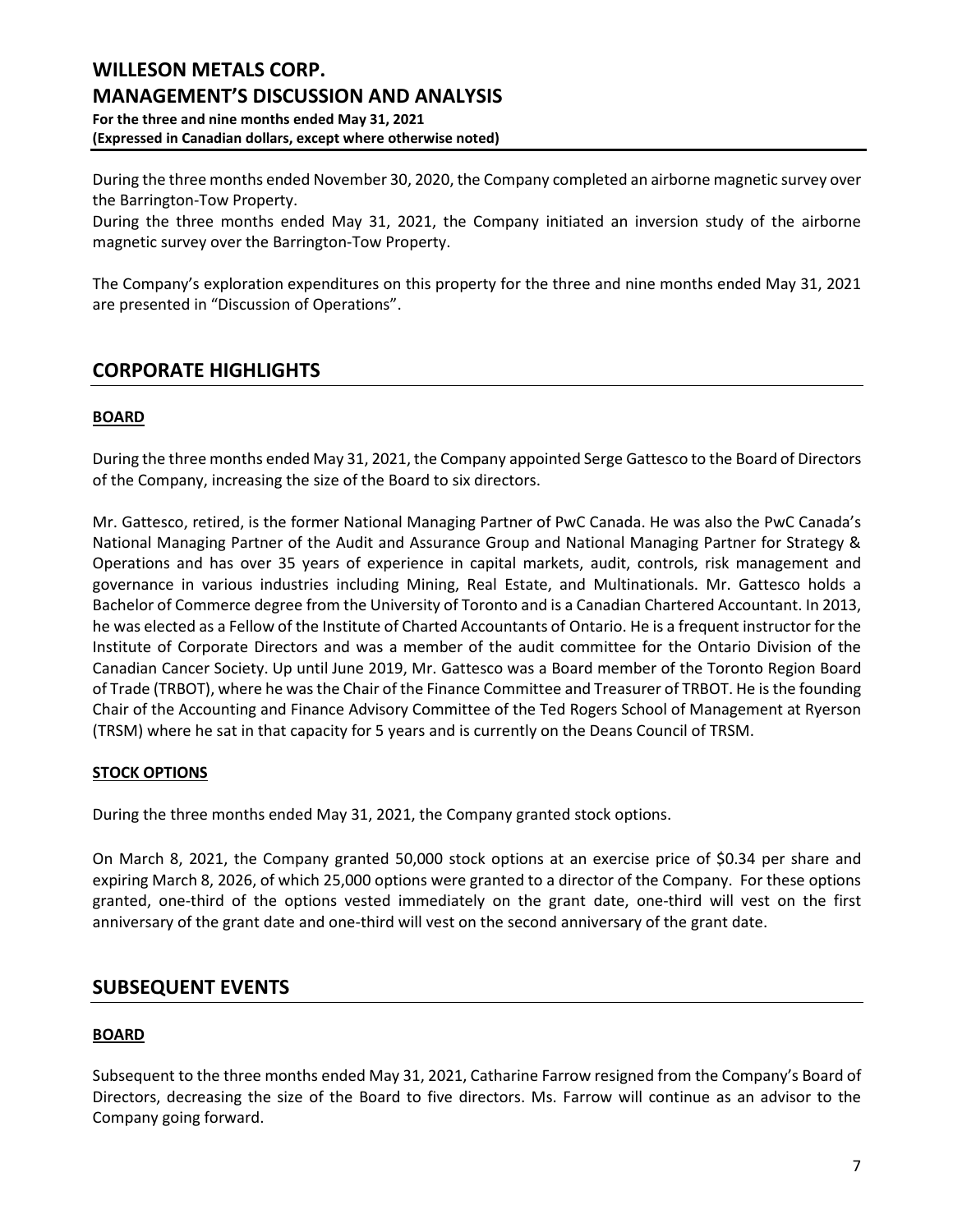### **EXPLORATION**

Subsequent to the three months ended May 31, 2021, cloud-free satellite imagery was successfully acquired for the Beaucage Property in late June. Processing of digital imagery and elevation deliverables by PhotoSat is in progress. The digital satellite imagery and survey data will be used for desktop structural interpretation and a base for field planning, prospecting, mapping, and sampling. Cloud-free satellite imagery acquisition attempts continue for the Hatchet Property.

Pursuant to its ongoing engagement with Marcel Colomb First Nation ("MCFN"), Willeson submitted a work permit application in late June for prospecting, exploration mapping, and sampling at the Beaucage Property and is awaiting its processing and approval by Manitoba ARD.

#### **COMMUNITY ENGAGEMENT**

Subsequent to the three months ended May 31, 2021, the easing of COVID-19 related travel restrictions between the provinces allowed Company and MCFN representatives to meet in-person for the first time to discuss the Company's planned exploration activities for 2021 and 2022, and the establishment of a mutually beneficial exploration agreement between the two groups. Further in-person meetings are planned.

### **FISCAL 2021 OUTLOOK**

### **EXPLORATION**

The Company will continue to systematically explore and advance all four of its Lynn Lake Properties.

The principal focus of exploration activity will be Beaucage, and the Company plans to re-establish an exploration camp on Beaucage Lake, which will serve to support future exploration across the property. The 3D magnetic susceptibility model and the satellite imagery and elevation products will be used to assist in the delineation and prioritization of prospective areas for gold exploration at the Property. Proposed field work for 2021 consists of prospecting, mapping, and sampling of the southern half of Beaucage, and diamond drilling of several of the known gold occurrences located in the northern half of Beaucage is anticipated.

Hatchet, Hughes, and Barrington-Tow will continue to be evaluated through desktop study including magnetic inversion studies on the 2020 airborne magnetic data for Hughes and Barrington-Tow, and structural interpretation of digital satellite imagery and survey data over the Hatchet property. An airborne geophysical survey is also under consideration for Hatchet. The results will be used to inform and develop 2021/2022 ground exploration programs for these properties including prospecting, mapping, trenching, and possibly diamond drilling.

Set out below is a summary of the work completed on the Lynn Lake Properties during the 9 months ending May 31, 2021, the future plans for those properties, the status of the properties relative to those plans and how the expenditures made relate to anticipated timing and costs to take the properties to the next stage of the project plan: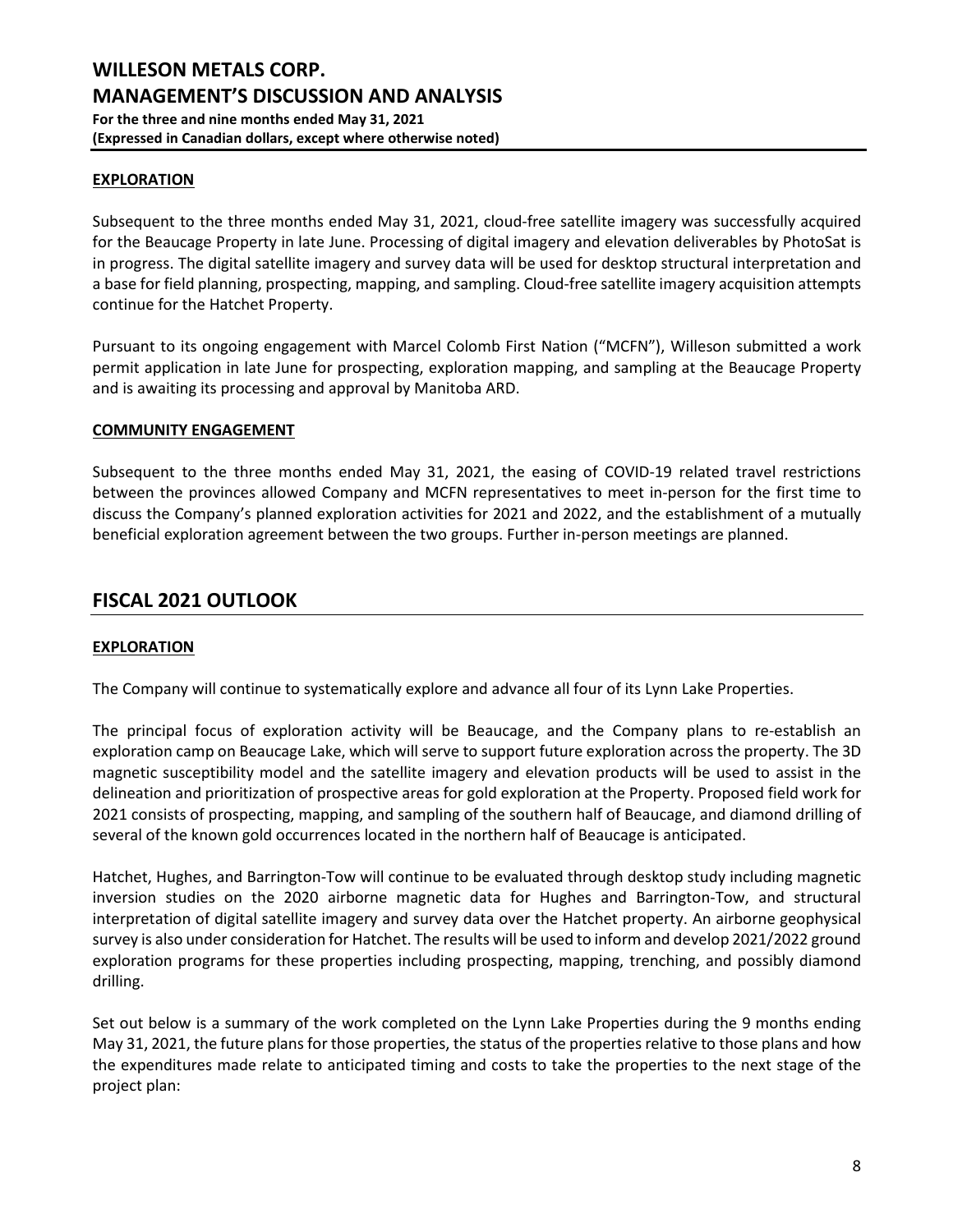# **WILLESON METALS CORP.**

# **MANAGEMENT'S DISCUSSION AND ANALYSIS**

**For the three and nine months ended May 31, 2021 (Expressed in Canadian dollars, except where otherwise noted)**

| Property           | <b>Exploration work during 9</b><br>months ending May 31, 2021                                                                                | <b>Exploration</b><br><b>Expenditures</b><br>during 9 months<br>ending May 31,<br>2021 | 2021/2022 Exploration Work<br><b>Plans</b>                                                                                                                                                                                                                                                      | <b>Future</b><br>2021/2022<br><b>Planned</b><br><b>Expenditures</b><br>(requires<br>additional<br>funding above<br>flow through<br>commitment) |
|--------------------|-----------------------------------------------------------------------------------------------------------------------------------------------|----------------------------------------------------------------------------------------|-------------------------------------------------------------------------------------------------------------------------------------------------------------------------------------------------------------------------------------------------------------------------------------------------|------------------------------------------------------------------------------------------------------------------------------------------------|
| Beaucage           | Airborne magnetic survey<br>Airborne magnetic<br>inversion study of 2018<br>and 2020 data<br>Satellite imagery and<br>elevation survey tasked | \$208,849                                                                              | • Acquire satellite imagery<br>and elevation data<br>• Structural interpretation of<br>digital satellite imagery and<br>elevation data<br>Phase 1 prospecting,<br>mapping, geochemical<br>sampling, and diamond<br>drilling                                                                     | \$2,350,000                                                                                                                                    |
| Hatchet            | Satellite imagery and<br>$\bullet$<br>elevation survey tasked                                                                                 | \$11,885                                                                               | • Acquire satellite imagery<br>and elevation data<br>Structural interpretation of<br>digital satellite imagery and<br>elevation data<br>Airborne VTEM and high<br>resolution magnetic<br>geophysical surveys<br>Prospecting, mapping, and<br>preliminary diamond drilling                       | \$1,088,000                                                                                                                                    |
| Hughes             | Airborne magnetic survey<br>$\bullet$<br>Airborne magnetic<br>inversion study                                                                 | \$85,785                                                                               | Magnetic inversion studies<br>on the 2020 airborne<br>magnetic data.<br>Historical data compilation<br>Acquire satellite imagery<br>and elevation data<br>Structural interpretation of<br>digital satellite imagery and<br>elevation data<br>Prospecting and mapping,                           | \$310,000                                                                                                                                      |
| Barrington-<br>Tow | Airborne magnetic survey<br>$\bullet$<br>Airborne magnetic<br>inversion study                                                                 | \$98,025                                                                               | Magnetic inversion studies<br>on the 2020 airborne<br>magnetic data.<br>Historical data compilation.<br>Acquire satellite imagery<br>and elevation data<br>Structural interpretation of<br>digital satellite imagery and<br>elevation data<br>Prospecting, mapping and<br>geochemical sampling, | \$461,000                                                                                                                                      |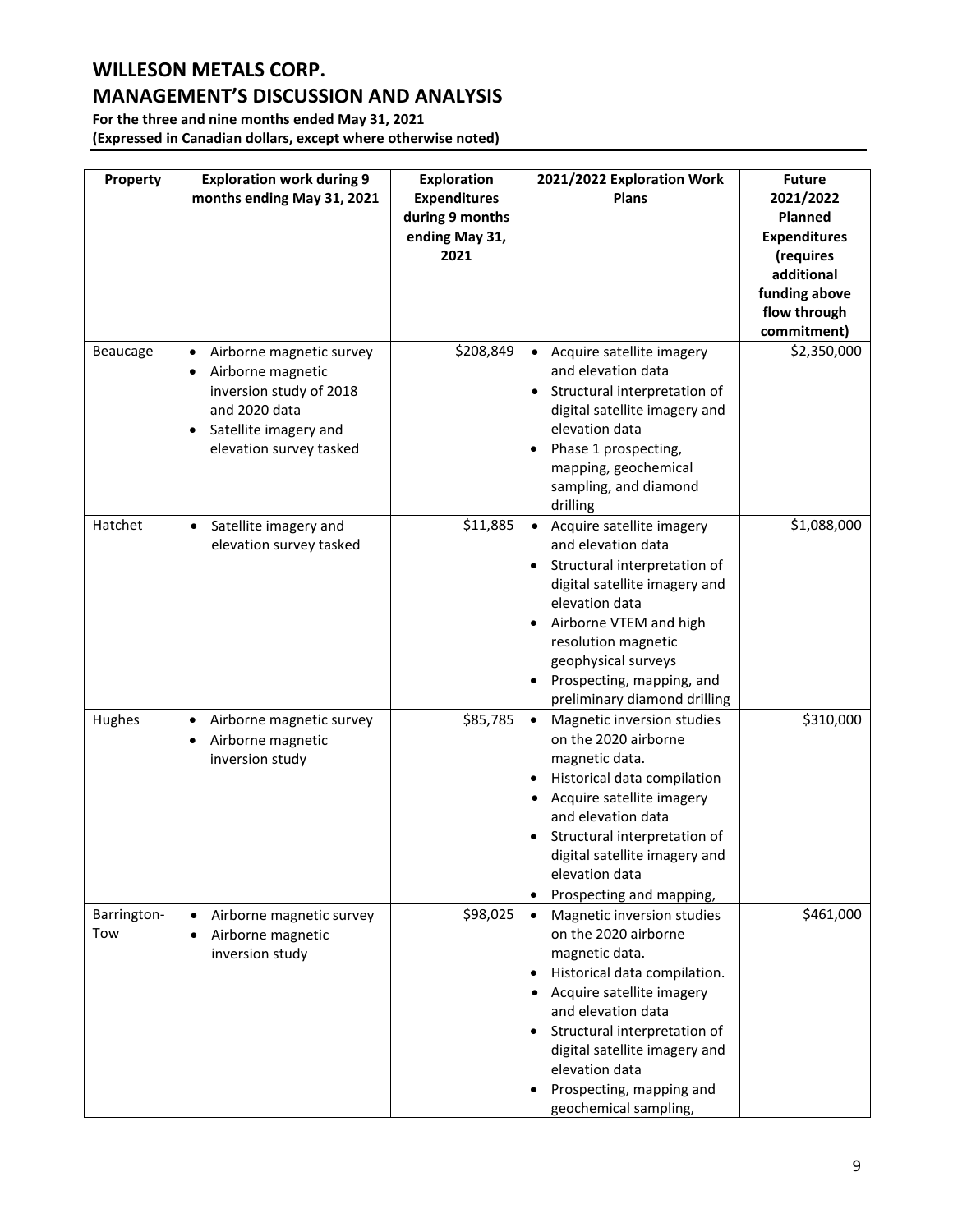### **COMMUNITY ENGAGEMENT**

The Company will continue to work collaboratively with MCFN to establish a mutually beneficial exploration agreement and explore opportunities for MCFN community members to participate in and benefit from the Company's exploration activities. Additionally, efforts to engage with neighboring communities and other First Nations in the area will continue.

### **FINANCING**

The Company presently has sufficient funds to carry out some of the exploration work proposed for the Lynn Lake Properties but plans to raise additional funds to carry out the balance of the proposed work.

#### **COVID-19 – IMPACT ON 2021 OUTLOOK**

COVID-19 related restrictions continue to ease across Canada, signaling a possible return to 'normal' business operations. The Company will continue to carefully monitor COVID-19 related developments and continue its exploration and advancement of the Lynn Lake Properties and engagement with local the communities and First Nations in a safe and responsible manner.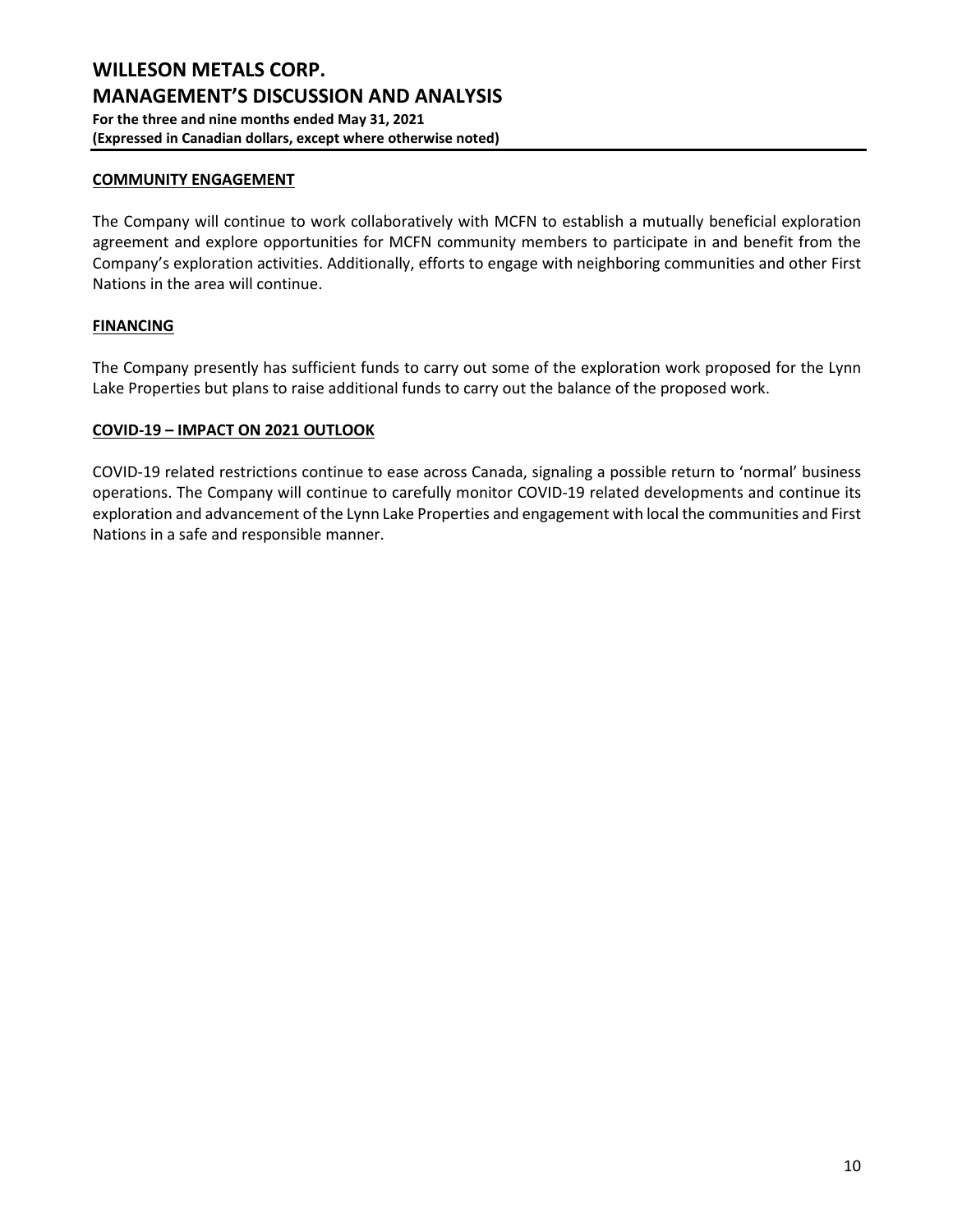## **SELECTED FINANCIAL INFORMATION**

### **Summary of Quarterly Results**

|                                   | Three months<br>ended May 31,<br>2021 |      | Three months<br>ended February<br>28, 2021 |    | Three months<br>ended November<br>30, 2020 |          | Three months<br>ended August<br>31, 2020 |
|-----------------------------------|---------------------------------------|------|--------------------------------------------|----|--------------------------------------------|----------|------------------------------------------|
| Net loss:                         |                                       |      |                                            |    |                                            |          |                                          |
| Total<br>(a)                      | \$<br>186,334                         | - \$ | 200,335                                    | \$ | 321,160                                    | \$.      | 957,908                                  |
| basic and diluted loss per<br>(b) |                                       |      |                                            |    |                                            |          |                                          |
| share                             | \$<br>0.01                            | - \$ | 0.01                                       | \$ | 0.01                                       | - \$     | 0.11                                     |
| Net loss and total                |                                       |      |                                            |    |                                            |          |                                          |
| comprehensive loss                | \$<br>186,334                         | -S   | 200,335                                    | S  | 321,160                                    | <b>S</b> | 957,908                                  |
| Cash and cash equivalents         | 920,079                               |      | 1,113,902                                  | S  | 514,721                                    | S        | 873,486                                  |
| Restricted cash                   | 378,100                               |      | 378,100                                    | S  | 378,100                                    | S        | 378,100                                  |
| Total assets                      | \$<br>1,552,051                       |      | 1,599,957                                  | S  | 950,470                                    | \$       | 1,270,399                                |
| Flow-through share premium        |                                       |      |                                            |    |                                            |          |                                          |
| liability                         | \$<br>155,147                         |      | 175,438                                    | -S | 182,545                                    | - \$     | 267,475                                  |
| <b>Total current liabilities</b>  | \$<br>654,042                         |      | 539,693                                    | Ŝ  | 522,016                                    | \$.      | 533,026                                  |
| Total non-current liabilities     | \$<br>375,687                         |      | 368,261                                    | S  | 361,137                                    | \$       | 354,075                                  |
| Total weighted average shares     |                                       |      |                                            |    |                                            |          |                                          |
| outstanding                       | 27,437,413                            |      | 26,953,931                                 |    | 25,020,001                                 |          | 15,501,979                               |

|                                  | Period from      |  |
|----------------------------------|------------------|--|
|                                  | incorporation on |  |
|                                  | March 27, 2020   |  |
|                                  | to May 31, 2020  |  |
| Net loss:                        |                  |  |
| (a) Total                        | \$<br>9,402      |  |
| (b) basic and diluted loss per   |                  |  |
| share                            | \$<br>9,402      |  |
| Net loss and total               |                  |  |
| comprehensive loss               | \$<br>9,402      |  |
| Cash and cash equivalents        |                  |  |
| Restricted cash                  |                  |  |
| Total assets                     | \$<br>52         |  |
| Flow-through share premium       |                  |  |
| liability                        | \$               |  |
| <b>Total current liabilities</b> | \$<br>9,402      |  |
| Total non-current liabilities    | \$               |  |
| Total weighted average shares    |                  |  |
| outstanding                      | $\mathbf{1}$     |  |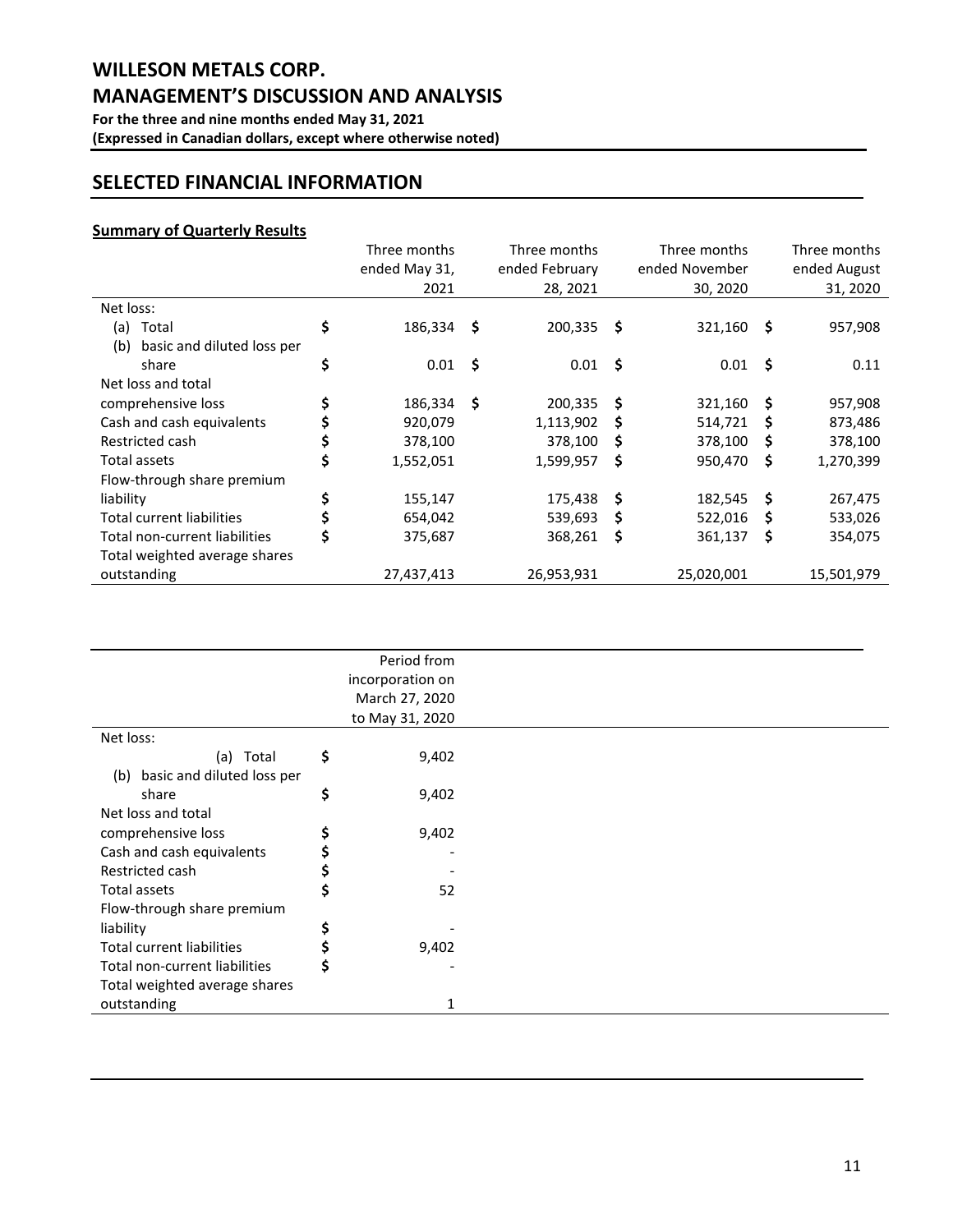## **DISCUSSION OF OPERATIONS**

### **Three and nine months ended May 31, 2021**

### **Net loss and total comprehensive loss**

The Company's net loss and total comprehensive loss for the three months ended May 31, 2021 was \$186,334, for a loss of \$0.01 per weighted average share outstanding (basic and diluted). The Company's net loss and total comprehensive loss for the nine months ended May 31, 2021 was \$707,829, for a loss of \$0.03 per weighted average share outstanding (basic and diluted). The Company's net loss and total comprehensive loss for the period from incorporation on March 27, 2020 to May 31, 2020 was \$9,402, when the Company was just starting operations.

### **Exploration and project evaluation expenses**

The Company incurred exploration and project evaluation costs of \$67,557 for the three months ended May 31, 2021, broken down as follows:

|                              | <b>Beaucage</b> | <b>Hatchet</b> |    | <b>Barrington-</b><br>Tow |     | <b>Hughes</b> |    | Total  |
|------------------------------|-----------------|----------------|----|---------------------------|-----|---------------|----|--------|
| General                      | \$<br>16,970    | \$<br>1,026    | \$ | 6,427                     | \$. | 5,637         | \$ | 30,060 |
| <b>Acquisition/Staking</b>   | ۰               | -              |    | -                         |     | ٠             |    | ۰      |
| Geology/Geochemistry         | 10,780          | 1,517          |    | 637                       |     | 578           |    | 13,512 |
| <b>Geophysics</b>            | 10,806          | 5,982          |    | 2,680                     |     | 2,680         |    | 22,148 |
| <b>Compilation/Targeting</b> | 948             | 54             |    | 445                       |     | 390           |    | 1,837  |
| <b>Total</b>                 | \$<br>39,504    | \$<br>8,579    | Ś  | 10,189                    |     | 9,285         | Ś  | 67,557 |

The Company incurred exploration and project evaluation costs of \$9,000 for the period from incorporation on March 27, 2020 to May 31, 2020, broken down as follows:

|                      |          |         | Barrington- |        |       |
|----------------------|----------|---------|-------------|--------|-------|
|                      | Beaucage | Hatchet | Tow         | Hughes | Total |
| General              | 95       |         | ۰           | ٠      | 95    |
| Geology/Geochemistry | 5,688    | 2,027   | 710         | 480    | 8,905 |
| Total                | 5,783    | 2.027   | 710         | 480    | 9,000 |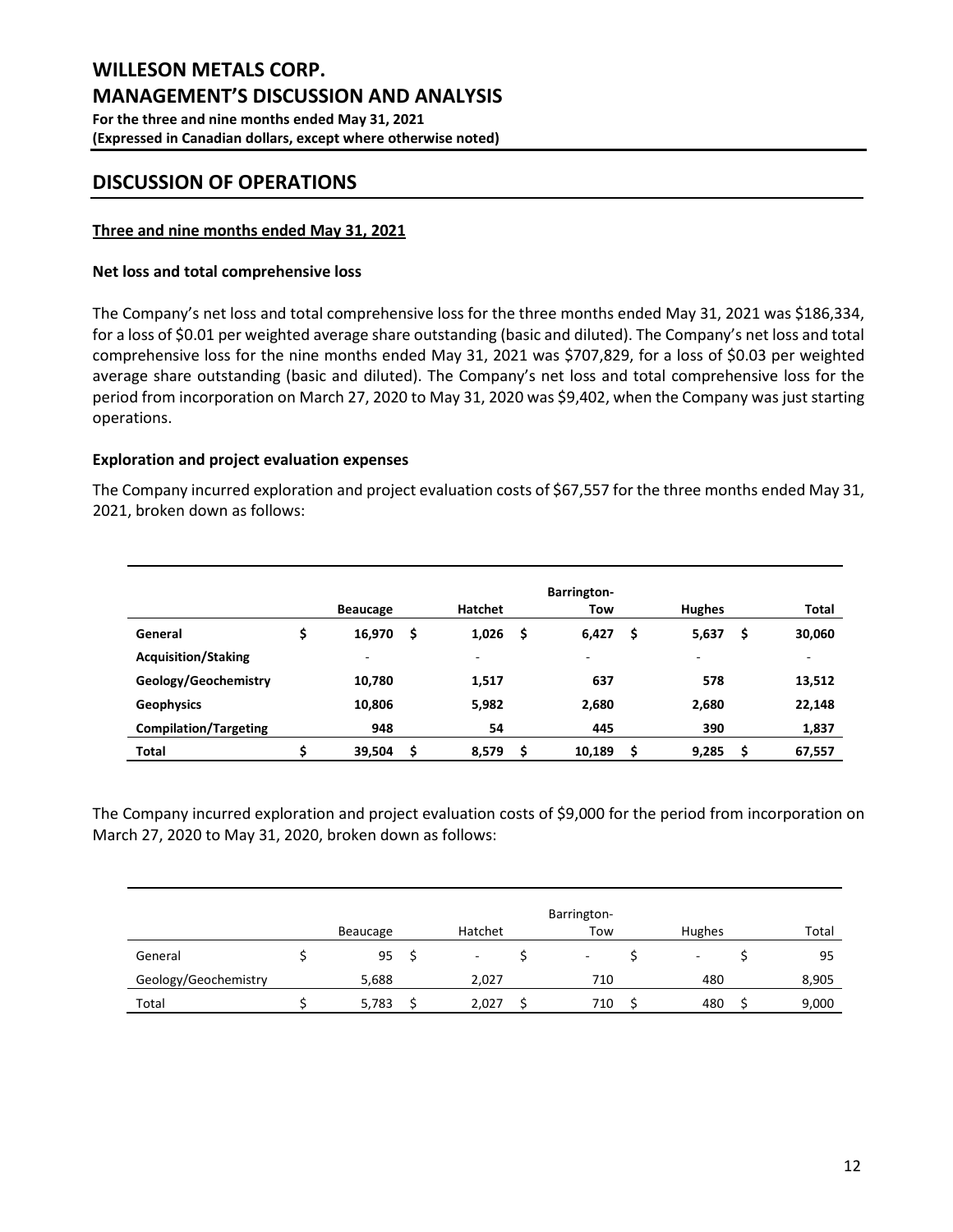The Company incurred exploration and project evaluation costs of \$404,544 for the nine months ended May 31, 2021, broken down as follows:

|                              | <b>Beaucage</b> | <b>Hatchet</b> |    | <b>Barrington-</b><br>Tow |   | <b>Hughes</b> |    | Total   |
|------------------------------|-----------------|----------------|----|---------------------------|---|---------------|----|---------|
| General                      | \$<br>23,300    | \$<br>1,137    | S  | 9,380                     | S | 8,209         | \$ | 42,026  |
| <b>Acquisition/Staking</b>   | 72              | 72             |    | 72                        |   | 72            |    | 288     |
| Geology/Geochemistry         | 96,915          | 2,428          |    | 33,131                    |   | 20,117        |    | 152,591 |
| <b>Geophysics</b>            | 87,614          | 8,194          |    | 54,997                    |   | 56,997        |    | 207,802 |
| <b>Compilation/Targeting</b> | 948             | 54             |    | 445                       |   | 390           |    | 1,837   |
| <b>Total</b>                 | \$<br>208.849   | \$<br>11,885   | \$ | 98,025                    | Ś | 85,785        | Ś  | 404.544 |

### **General office and other expenses**

During the three months ended May 31, 2021, the Company incurred general office and other expenses of \$85,402, broken down as follows:

|                         | <b>Three Months Ended</b> |         |
|-------------------------|---------------------------|---------|
|                         |                           | May 31, |
|                         |                           | 2021    |
| <b>Employment costs</b> |                           | 43,054  |
| Other                   |                           | 42,348  |
|                         |                           | 85,402  |

During the period from March 27, 2020 to May 31, 2020 the Company incurred general office expenditures of \$402.

During the nine months ended May 31, 2021, the Company incurred general office and other expenses of \$226,774, broken down as follows:

|                  | <b>Nine Months Ended</b> |
|------------------|--------------------------|
|                  | May 31,                  |
|                  | 2021                     |
| Employment costs | 139,388                  |
| Other            | 87,386                   |
|                  | 226,774                  |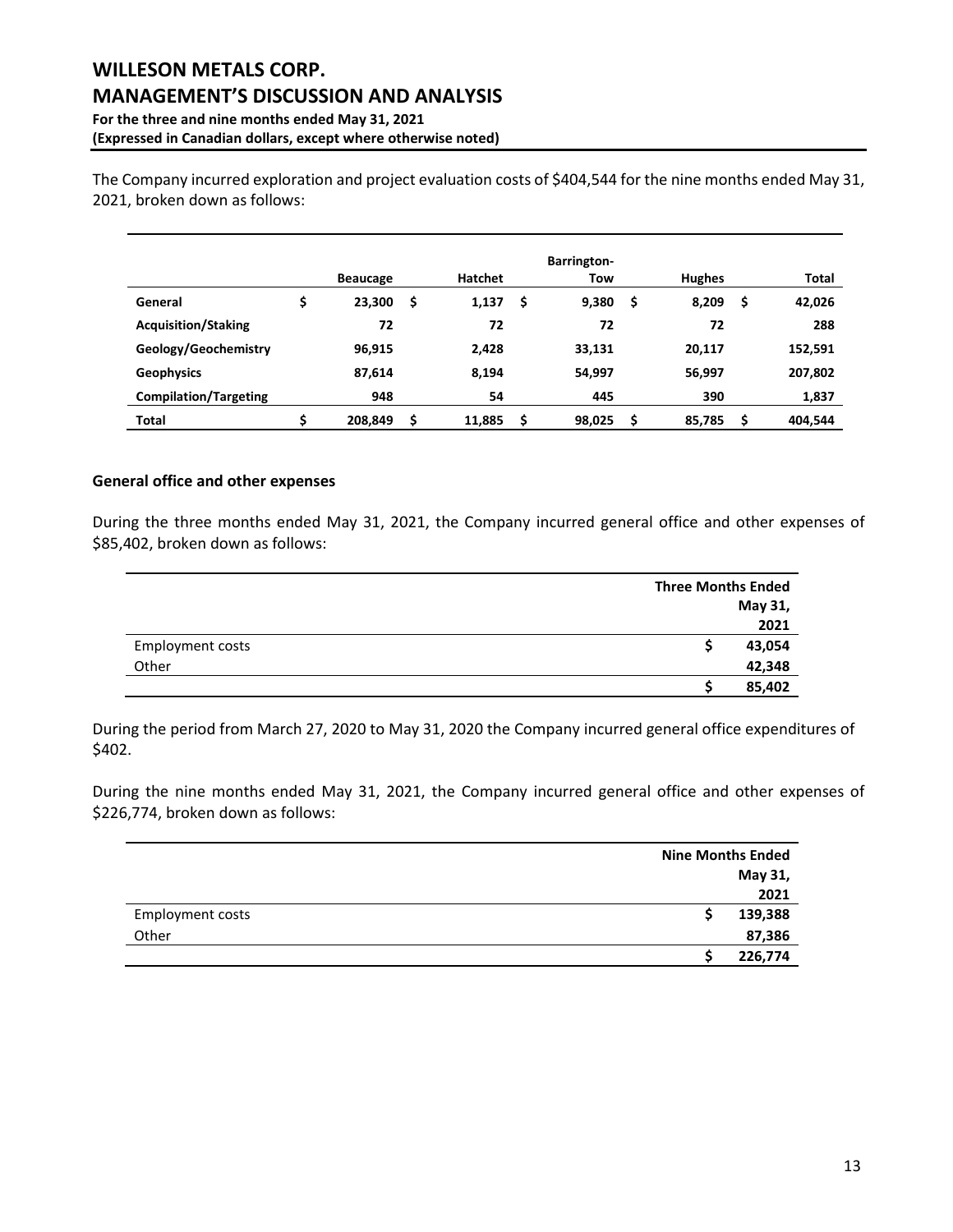### **Professional fees**

During the three months ended May 31, 2021, the Company incurred professional fees of \$26,135, broken down as follows:

|                            | <b>Three Months Ended</b> |
|----------------------------|---------------------------|
|                            | May 31,                   |
|                            | 2021                      |
| Legal                      | 3,608                     |
| Audit, accounting, and tax | 1,752                     |
| Management consulting      | 20,775                    |
|                            | 26,135                    |

During the period from incorporation from March 27, 2020 to May 31, 2020 the Company had incurred professional fees of \$nil.

During the nine months ended May 31, 2021, the Company incurred professional fees of \$120,972, broken down as follows:

|                            | <b>Nine Months Ended</b> |
|----------------------------|--------------------------|
|                            | May31,                   |
|                            | 2021                     |
| Legal                      | 28,045                   |
| Audit, accounting, and tax | 1,752                    |
| Management consulting      | 91,175                   |
|                            | 120,972                  |

# **SUMMARY OF QUARTERLY RESULTS**

|                           |                          | <b>Profit or loss</b> |                  |                     |
|---------------------------|--------------------------|-----------------------|------------------|---------------------|
| <b>Three Months Ended</b> | <b>Total Revenue</b>     | Total                 | <b>Per Share</b> | <b>Total Assets</b> |
| May 31, 2021              | ۰                        | (186, 334)            | \$<br>(0.01)     | 1,552,051           |
| February 28, 2021         | ۰                        | (200, 335)            | (0.01)           | 1,599,957           |
| November 30, 2020         | $\overline{\phantom{0}}$ | (321, 160)            | (0.01)           | 950,470             |
| August 31, 2020           | $\overline{\phantom{0}}$ | (957, 908)            | (0.11)           | 1,270,399           |
| May 31, 2020              | $\overline{\phantom{0}}$ | (9,402)               | (9,402)          | 52                  |

Operations started after incorporation on March 27, 2020.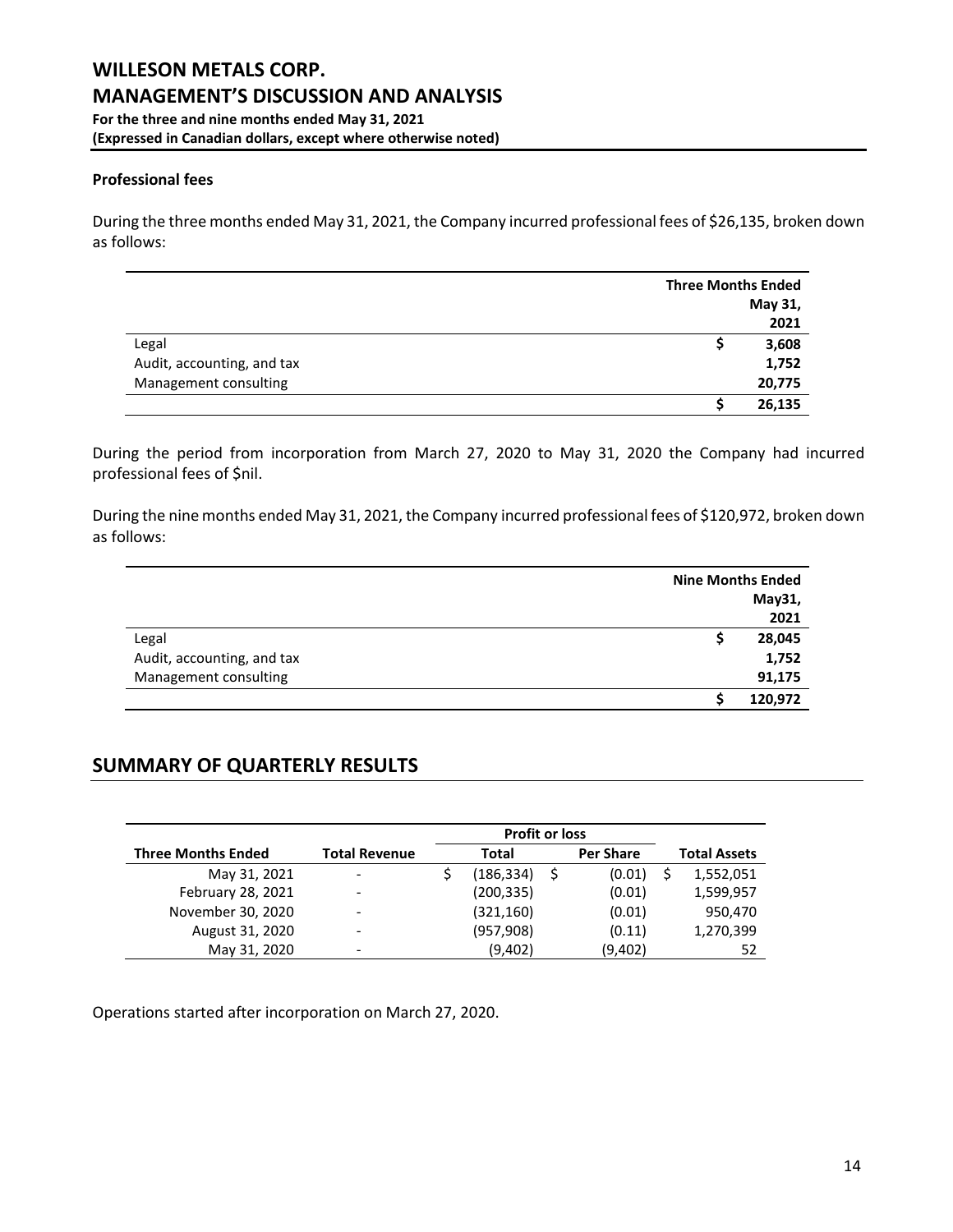## **CASH FLOW**

During the three months ended May 31, 2021, the Company had net cash used in operating activities of \$105,489 and financing activities of \$88,334. During the nine months ended May 31, 2021, the Company had net cash used in operating activities of \$634,015 and net cash provided by financing activities of \$680,608. During the period from incorporation on March 27, 2020 to May 31, 2020 the Company had net cash used in operating activities of \$Nil and financing activities of \$Nil.

# **CAPITAL MANAGEMENT AND LIQUIDITY**

The Company defines capital as its shareholders' equity (comprised of issued share capital, contributed surplus and accumulated deficit). The Company's objectives when managing capital are to support the Company's main activities of identifying, defining and developing mineral deposits, thus creating shareholder value, as well as ensuring that the Company will be able to meet its financial obligations as they become due.

The Company manages its capital structure to maximize its financial flexibility to enable the Company to respond to changes in economic conditions and the risk characteristics of the underlying assets and business opportunities. The Company does not presently utilize any quantitative measures to monitor its capital, but rather relies on the expertise of the Company's management to sustain the future development of the business. Management reviews its capital management approach on an ongoing basis and believes that this approach, given the relative size of the Company, is reasonable. As at May 31, 2021, the Company has \$550,326 (August 31, 2020 - \$518,668) of short and long-term secured promissory notes payable outstanding, relating to the purchase of the Lynn Lake Properties. The Company is not subject to any externally imposed capital requirements or debt covenants.

### **SHARE CAPITAL**

During the three months ended February 28, 2021, the Company completed a non-brokered flow-through private placement, issuing 2,417,412 common shares at a price of \$0.34 per share for total proceeds of \$821,920.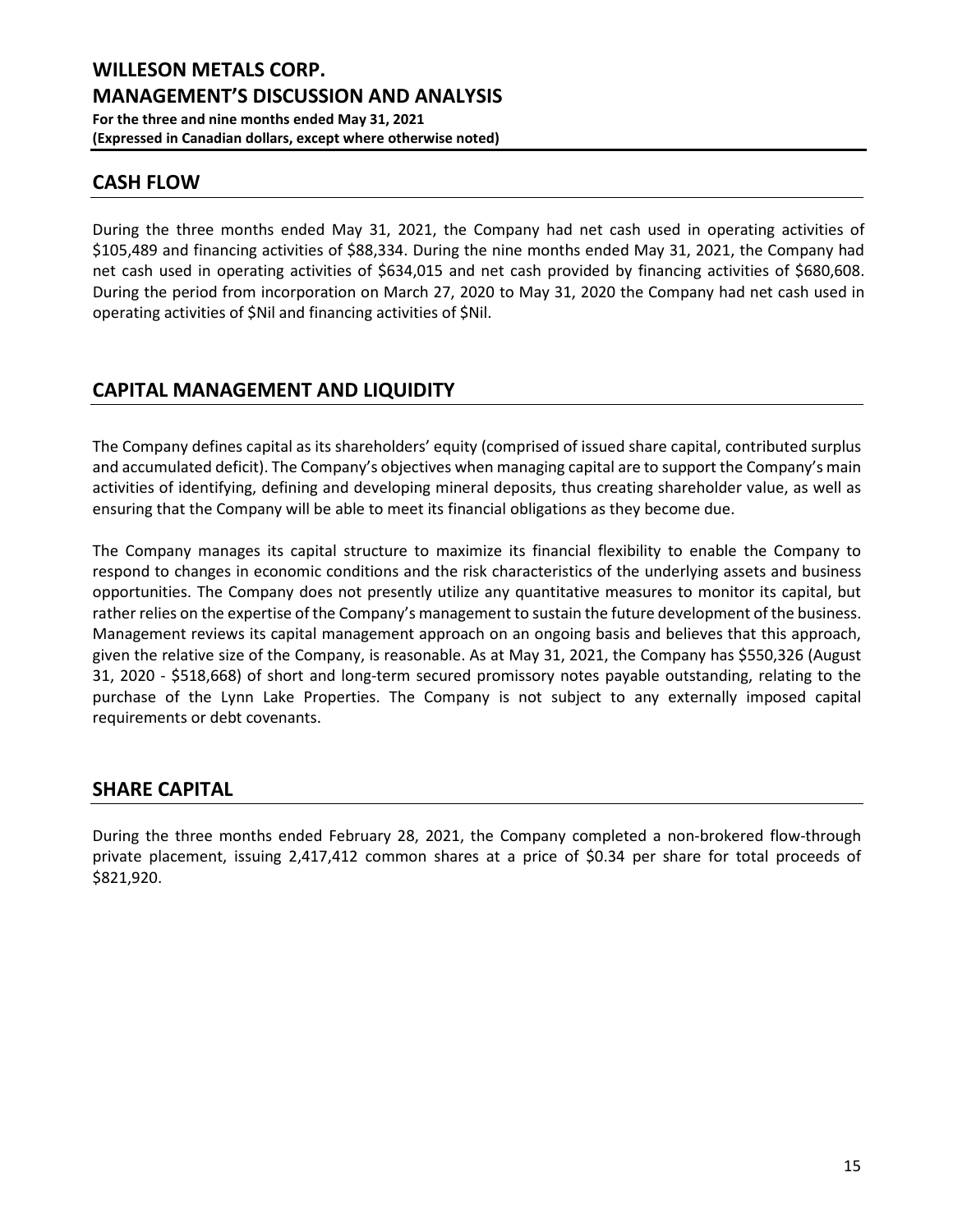A summary of the common shares issued and outstanding as at May 31, 2021 and impact of changes to share capital in the three months and since incorporation is as follows:

|                                                                        | Common        |     |           |
|------------------------------------------------------------------------|---------------|-----|-----------|
|                                                                        | <b>Shares</b> |     | Amount    |
| At incorporation on March 27, 2020 and May 31, 2020                    | 1             | -\$ | O         |
| Shares issued under non-brokered private placement - June 2, 2020      | 2,500,000     |     | 12,500    |
| Shares issued for Purchase of Lynn Lake Properties - June 19, 2020     | 10,000,000    |     | 100,000   |
| Shares issued under non-brokered private placement - July 24, 2020     | 7,500,000     |     | 750,000   |
| Shares issued under non-brokered private placement - July 28, 2020     | 5,020,000     |     | 778,100   |
| Flow-through share premium                                             |               |     | (276,100) |
| Share issuance costs                                                   |               |     | (30,701)  |
| As at August 31, 2020 and November 30, 2020                            | 25,020,001    | s   | 1,333,799 |
| Shares issued under non-brokered private placement - December 18, 2020 | 2,417,412     | S   | 821,920   |
| Share issuance costs                                                   |               |     | (11,276)  |
| As at February 28, 2021 and May 31, 2021                               | 27,437,413    | S   | 2,144,443 |

# **OUTSTANDING SHARE DATA**

As at July 20, 2021, the Company had the following equity securities and convertible securities outstanding:

|                                                                                         | Authorized                                                         | <b>Number and Type Outstanding</b>                       |
|-----------------------------------------------------------------------------------------|--------------------------------------------------------------------|----------------------------------------------------------|
| Voting or Equity Securities Issued and Outstanding                                      | Unlimited Common Shares                                            | 27,437,413 Common Shares                                 |
| Securities convertible or exercisable into<br>voting or equity securities-stock options | Stock options to acquire up to 10%<br>of outstanding Common Shares | Stock options to acquire 675,000<br><b>Common Shares</b> |

# **RELATED PARTY TRANSACTIONS**

### **Key management personnel**

Key management personnel include those persons having authority and responsibility for planning, directing and controlling the activities of the Company. The Company has determined that key management personnel consist of members of the Company's Board of Directors and corporate officers.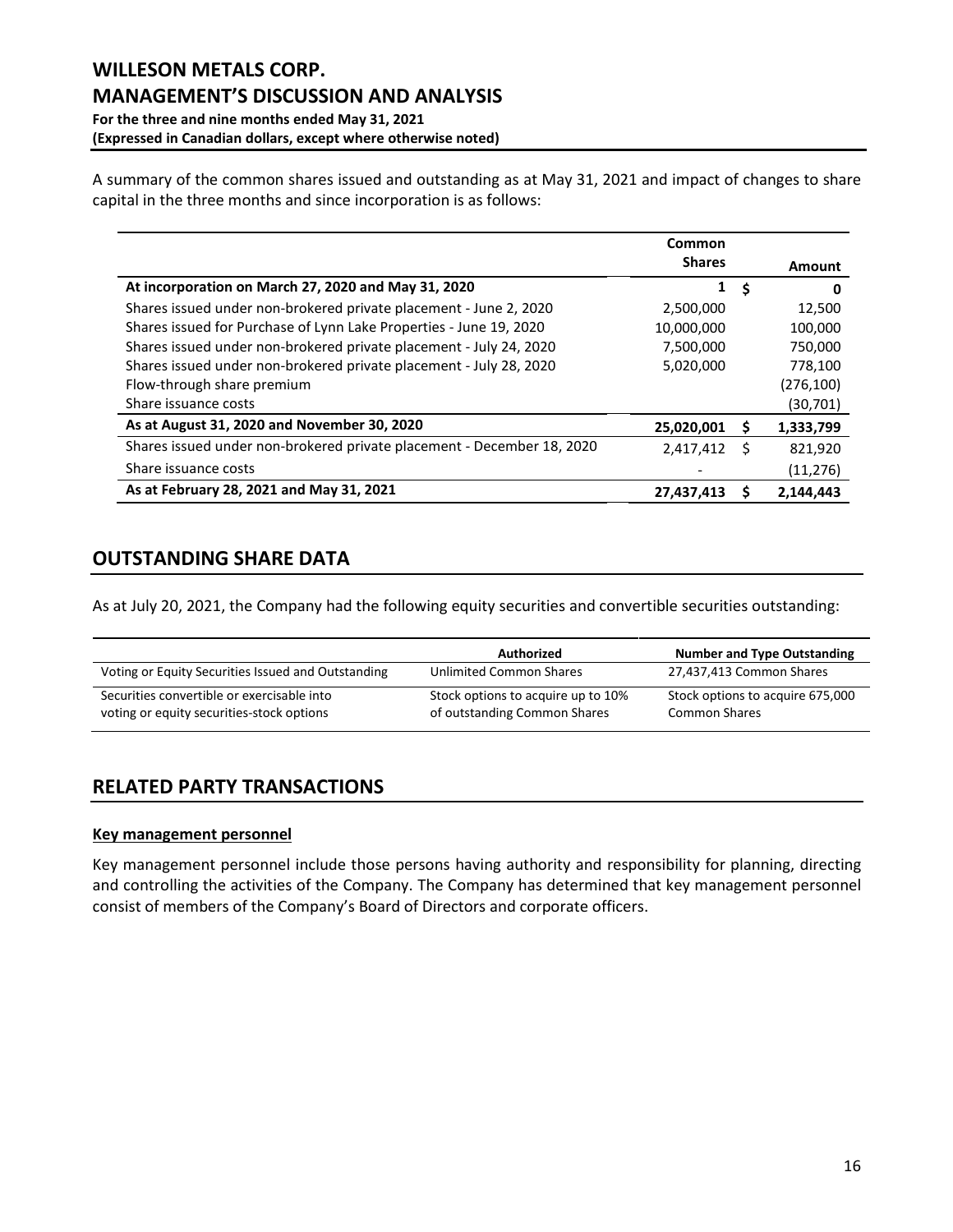| The Company entered into the following transactions with related parties: |  |  |
|---------------------------------------------------------------------------|--|--|

|                                                         |   | Three months<br>ended,<br>May 31, |   | Nine months<br>ended,<br>May 31, |     | From<br>Incorporation<br>on March 27, |
|---------------------------------------------------------|---|-----------------------------------|---|----------------------------------|-----|---------------------------------------|
|                                                         |   | 2021                              |   | 2021                             |     | 2020 to May 31,<br>2020               |
| Chief Executive Officer (a)                             | Ś | 25,000                            | S | 75,100                           | -\$ |                                       |
| Palladium Place Consulting Professional Corporation (b) |   | 15,675                            |   | 58,375                           |     |                                       |
| Ram Jam Holdings Inc. (c)                               |   |                                   |   | 10,000                           |     |                                       |
| Corporate Secretary (d)                                 |   | 5,100                             |   | 22,800                           |     |                                       |
| VP Exploration (e)                                      |   | 24,000                            |   | 59,000                           |     |                                       |
| Share-based compensation                                |   | 10,060                            |   | 26,672                           |     |                                       |
|                                                         |   | 79,835                            |   | 251,947                          | Ś   |                                       |

- a) As at May 31, 2021, no amounts were included in accounts payable and accrued liabilities with respect to CEO fees and reimbursable expenditures (August 31, 2020 - Nil).
- b) For the three and nine months ended, the Company expensed \$15,675 and \$58,375 to Palladium Place Consulting Professional Corporation for Stephanie Hart to act as Chief Financial Officer of the Company. As at May 31, 2021 \$5,904 was included in accounts payable and accrued liabilities for Palladium Place Consulting Corporation (August 31, 2020 - \$5,904).
- c) For the three and nine months ended, \$0 and 10,000 (period ended May 31, 2020 Nil) was expensed to Ram Jam Holdings Inc. for consulting services rendered by a director. No amounts were included in accounts payable and accrued liabilities for Ram Jam Holdings Inc. (August 31, 2020 – Nil).
- d) For the three and nine months ended, the Company expensed \$5,100 and \$22,800 to Orest Zajcew for corporate secretarial services. As at May 31, 2021, \$1,356 was included in accounts payable and accrued liabilities (August 31, 2020 - \$1,390).
- e) For the three and nine months ended, the Company paid \$24,000 and \$59,000 to Ian Trinder for VP of exploration services. No amounts were included in accounts payable and accrued liabilities as at May 31, 2021 and August 31, 2020.

As at May 31, 2021, a total of 4,410,210 shares of the Company were held by directors and officers of the Company and Exiro and their close family members. Of these shares, 2,970,500 shares were subscribed through private placements and 1,439,710 shares were acquired/transferred from Exiro.

The Company's officers and board members were granted 450,000 options during the period ended August 31, 2020. During the three and nine months ended May 31, 2021, 75,000 additional options were issued to an officer and 25,000 options were issued to a director. For the three and nine months ended May 31, 2021, \$10,060 and \$26,672 was expensed relating to these options. Directors did not receive any cash compensation for their services to date as at May 31, 2021.

The Company reimbursed \$4,787 related to certain expenses to a director.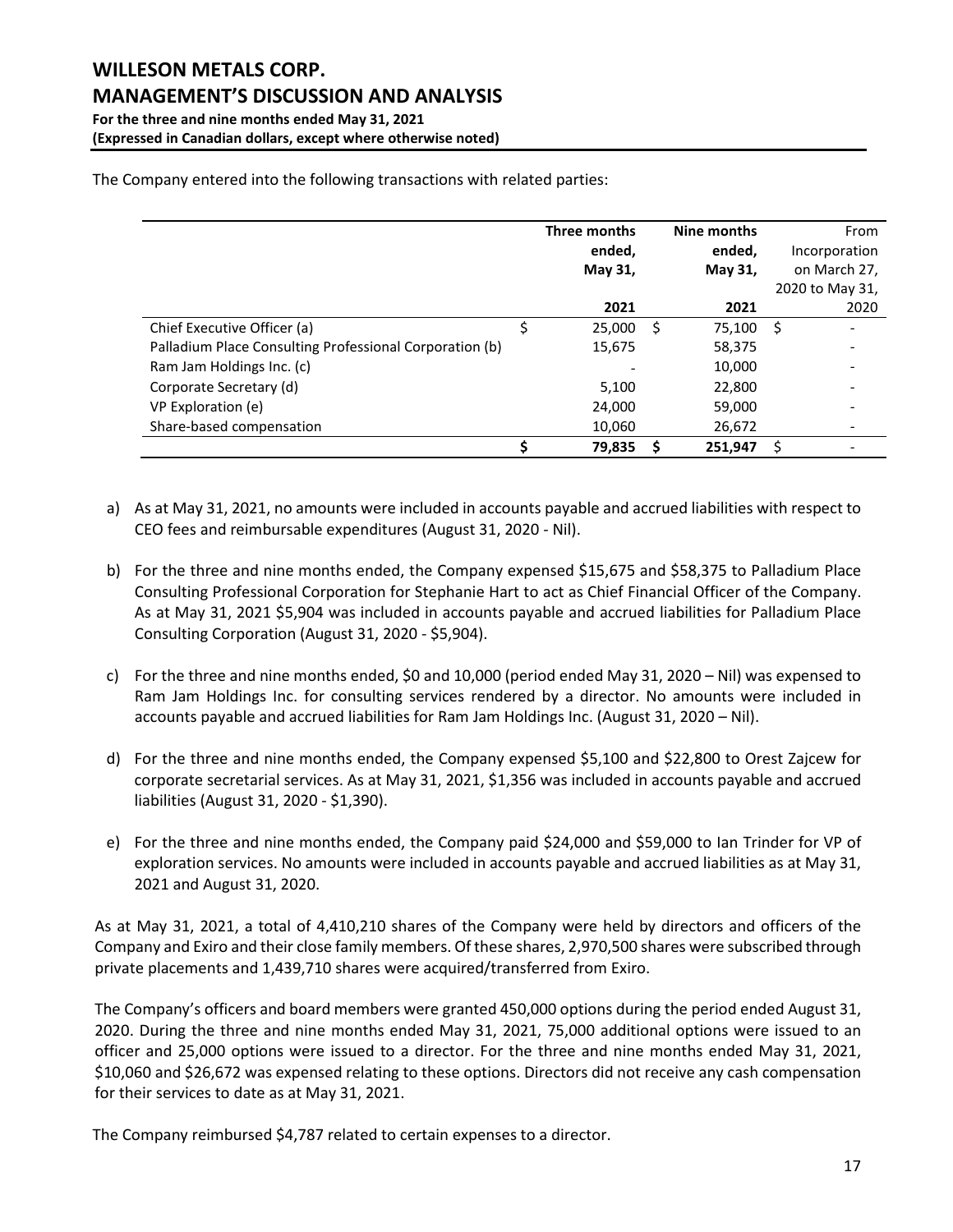## **WILLESON METALS CORP. MANAGEMENT'S DISCUSSION AND ANALYSIS For the three and nine months ended May 31, 2021 (Expressed in Canadian dollars, except where otherwise noted)**

Orix Geoscience 2018 Inc. ("Orix"), a company of which a director and shareholder is a beneficial owner, provides certain geological, exploration and administrative services to the Company and has made certain payments on behalf of the Company on an as-needed basis. Transactions with Orix are conducted on normal market terms via a services agreement.

A total of \$8,802 and \$117,952 in expenses in the statement of loss and comprehensive loss were invoiced by Orix (\$4,761 and \$110,467 of exploration expense, and \$4,048 and \$7,484 in other operating expenses) for services for the three and nine months ended May 31, 2021. The Company had \$3,727 in accrued liabilities and accounts payable to Orix as at May 31, 2021 (August 31, 2020 – \$20,204).

As at May 31, 2021, Exiro owned approximately 25% (6,820,001 shares) of Willeson's common shares outstanding. Therefore, any transactions with Exiro are related party transactions, including the Purchase of the Lynn Lake Properties and the consideration for the purchase described in Note 6 and the shares subscribed as part of the private placements in Note 11 (b) of the interim financial statements).

Exiro charged \$1,650 and \$12,671 for exploration services, professional fees and general, office and other expenses in the statement of loss and comprehensive loss during the three and nine months ended May 31, 2021. The Company had \$Nil in accrued liabilities and accounts payable to Exiro as at May 31, 2021 (August 31, 2020 - \$2,712). Transactions with Exiro are conducted based on market terms via a services agreement.

A senior executive of Exiro was granted 25,000 options during the period ended August 31, 2020. For the three and nine months ended May 31, 2021, \$249 and \$739 was expensed as share-based compensation relating to these options.

Amounts payable to related parties are unsecured, with the exception of the promissory notes, which are secured by the Lynn Lake properties, and non-interest bearing.

### **FINANCIAL INSTRUMENTS AND FINANCIAL RISK FACTORS**

The Company's financial instruments consist of cash and cash equivalents, restricted cash, amounts receivable, promissory notes payable, accounts payable and accrued liabilities.

Financial assets and liabilities are classified and measured at amortized cost using the effective interest method. The fair value for short-term financial assets and liabilities which include cash and cash equivalents, restricted cash, amounts receivable, accounts payable and accrued liabilities approximate their carrying values due to their immediate and short-term nature. Financial liabilities such as promissory notes payable are classified and measured at amortized cost using the effective interest method.

The fair value estimates are made at a specific point in time, based on relevant market information and information about the financial instrument. These estimates are subjective in nature and involve uncertainties and matters of significant judgment and, therefore, cannot be determined with precision. Changes in assumptions could significantly affect the estimates.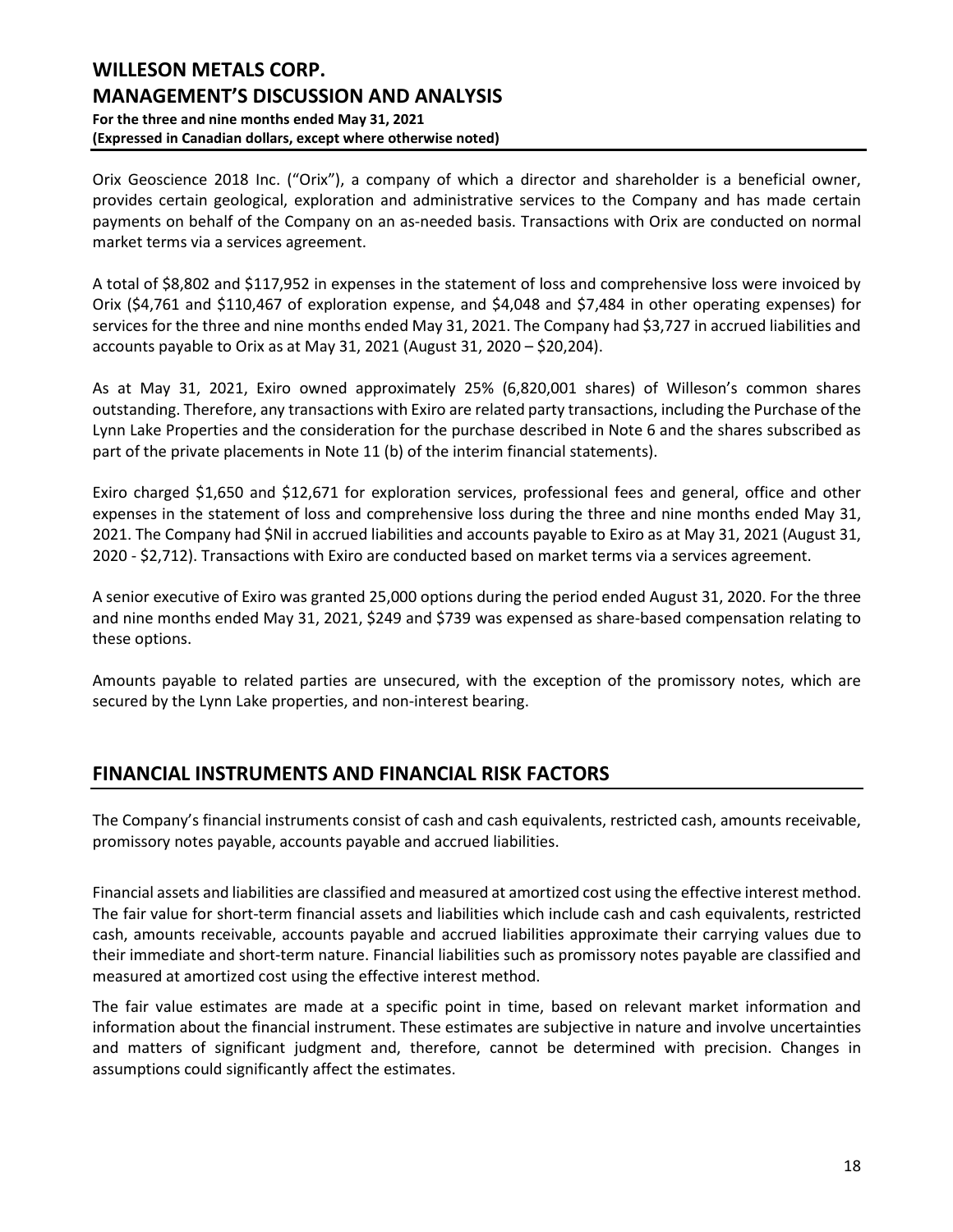### **Financial Risk Factors**

The Company has exposure to certain risks resulting from its use of financial instruments.

#### **Liquidity risk**

Liquidity risk is the risk that an entity will encounter difficulty in meeting obligations associated with financial liabilities. The Company's approach to managing liquidity risk is to ensure that it will have sufficient liquidity to meet liabilities when due. As at May 31, 2021, the Company had current assets of \$1,552,051 (August 31, 2020 - \$1,270,399) to settle current liabilities of \$498,895 (August 31, 2020 - \$265,551), excluding the flow-through share premium liability, and long-term debt of \$375,687 (August 31, 2020 - \$354,075). Other than the promissory notes owed to Exiro, the Company's financial liabilities have contractual maturities of less than 30 days and are subject to normal trade terms.

As at May 31, 2021, the Company has minimal sources of revenue to fund its operating expenditures. The Company will require additional financing to accomplish the Company's long-term strategic objectives. Future funding may be obtained by means of issuing share capital or debt financing. If the Company is unable to continue to finance itself through these means, it is possible that the Company will be unable to continue as a going concern. Consequently, the Company is currently exposed to a moderate level of liquidity risk.

The following table provides details on the Company's contractual maturities for its undiscounted financial liabilities as at May 31, 2021.

|                                          | Face    | $0$ to 12 | 12 to 24                 | After 24 |
|------------------------------------------|---------|-----------|--------------------------|----------|
| As at May 31, 2021                       | Value   | months    | months                   | months   |
| Accounts payable and accrued liabilities | 324.256 | 324.256   | $\overline{\phantom{a}}$ |          |
| Promissory note payable                  | 600.000 | 175.000   | 175.000                  | 250,000  |
|                                          | 924.256 | 499.256   | 175.000                  | 250,000  |

#### **Credit risk**

Credit risk is the risk that one party to a financial instrument will fail to fulfill an obligation and cause the other party to incur a financial loss. The Company's cash and amounts receivable are exposed to credit risk. The Company has assessed the credit risk on its cash as low as its funds are held in a highly rated Canadian financial institution. The Company's restricted cash is held in escrow by a legal firm. The Company's accounts receivable consists of sales tax receivable. Sales tax receivable is with the Canadian government, which has a positive history of refunding balances owing. Management, therefore, deems the credit risk to be minimal.

The Company's maximum exposure to credit risk related to certain financial instruments, as identified below, approximates the carrying value of these assets on the Company's statements of financial position.

|                           | May 31, 2021 |  |
|---------------------------|--------------|--|
|                           | 2021         |  |
| Cash and cash equivalents | 920,079      |  |
| Restricted cash           | 378,100      |  |
| Amounts receivable        | 35,905       |  |
|                           | 1,344,084    |  |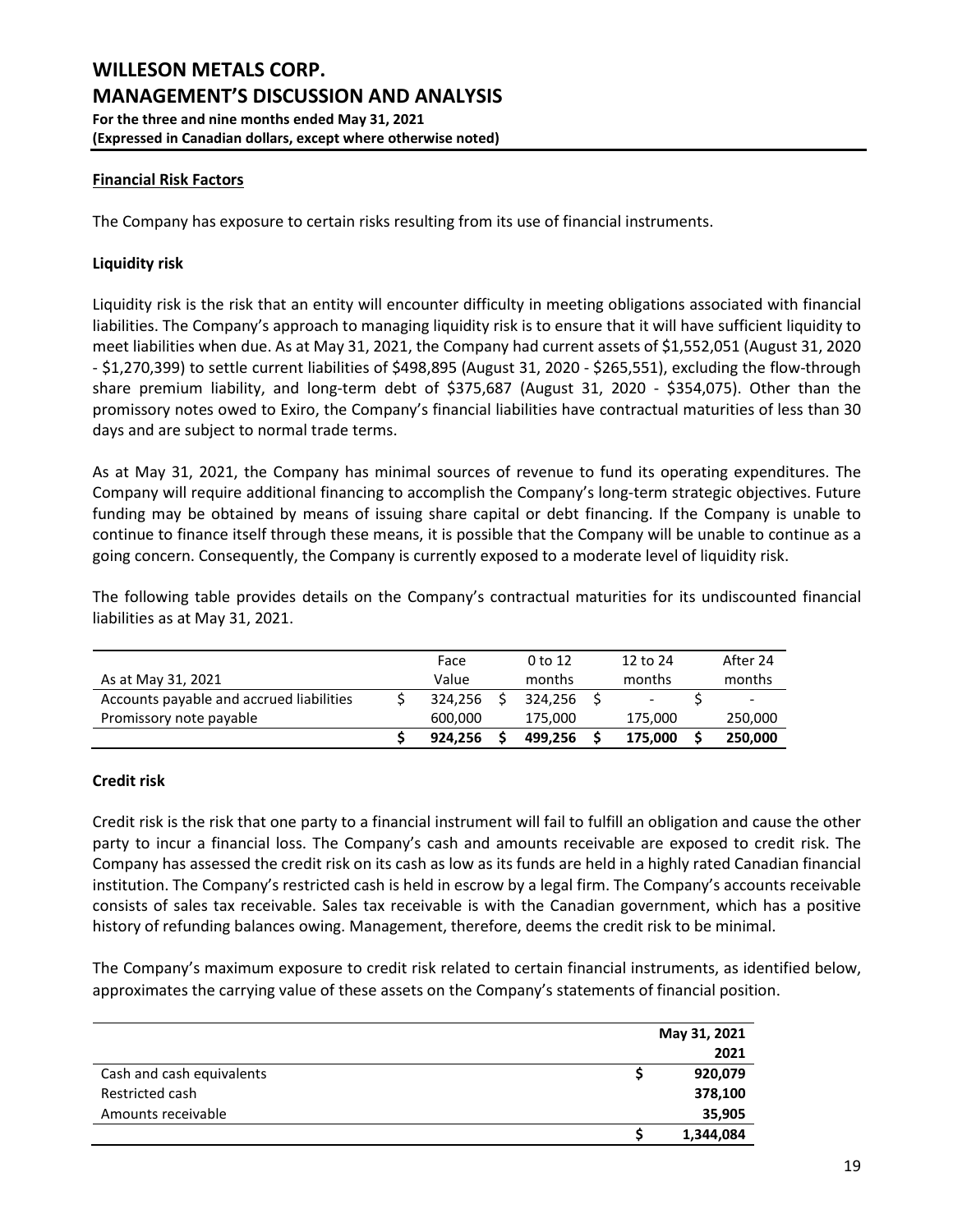#### **Market Risk**

Market risk is the risk of loss that may arise from changes in market factors such as interest rates, foreign exchange rates, and equity prices.

i. Interest rate risk

The Company has a low-interest bearing cash balance and no interest-bearing debt. The Company's short and long-term debt is not interest-bearing unless the Company is late in repaying its promissory notes for the Lynn Lake Properties. The Company regularly monitors its cash management policy. Management has determined interest rate risk to be low.

ii. Foreign currency risk

Foreign currency risk is the risk that the value of the Company's financial instruments denominated in foreign currencies will fluctuate due to changes in foreign exchange rates. The Company's functional currency is the Canadian dollar. As at May 31, 2021, the Company did not have any financial instruments denominated in foreign currencies and therefore had no foreign currency risk.

iii. Price risk

The Company is exposed to price risk with respect to commodity prices. Commodity price risk is defined as the potential adverse impact on net income or loss and economic value due to commodity price movements and volatilities. The Company closely monitors commodity prices, and movement in the price of individual equity securities and the stock market generally, to determine the appropriate course of action to be taken by the Company.

### **OTHER RISKS AND UNCERTAINTIES**

The operations of the Company are speculative due to the high-risk nature of its business, which is the acquisition, financing, exploration and development of mining properties. Additional risks not currently known to the Company, or that the Company currently deems immaterial, may also impair the Company's operations.

This MD&A also contains forward-looking information that involve risks and uncertainties. The Company's actual results could differ materially from those anticipated in these forward-looking statements as a result of the risks faced by the Company as described in the documents incorporated by reference herein. Refer to the "Cautionary Statement Regarding Forward-Looking Information".

### **Nature of Mineral Exploration and Mining**

At the present time, the Company does not hold any interest in a producing mining property. The Company's viability and potential success is based on its ability to develop, exploit and generate revenue from mineral deposits. The exploration and development of mineral deposits involve significant financial risk over a significant period of time, which even a combination of careful evaluation, experience and knowledge may not eliminate. While discovery of a mine may result in substantial rewards, few properties which are explored are ultimately developed into producing mines. Major expenses may be required to establish reserves by drilling and to construct mining and processing facilities at a site. It is impossible to ensure that the current or proposed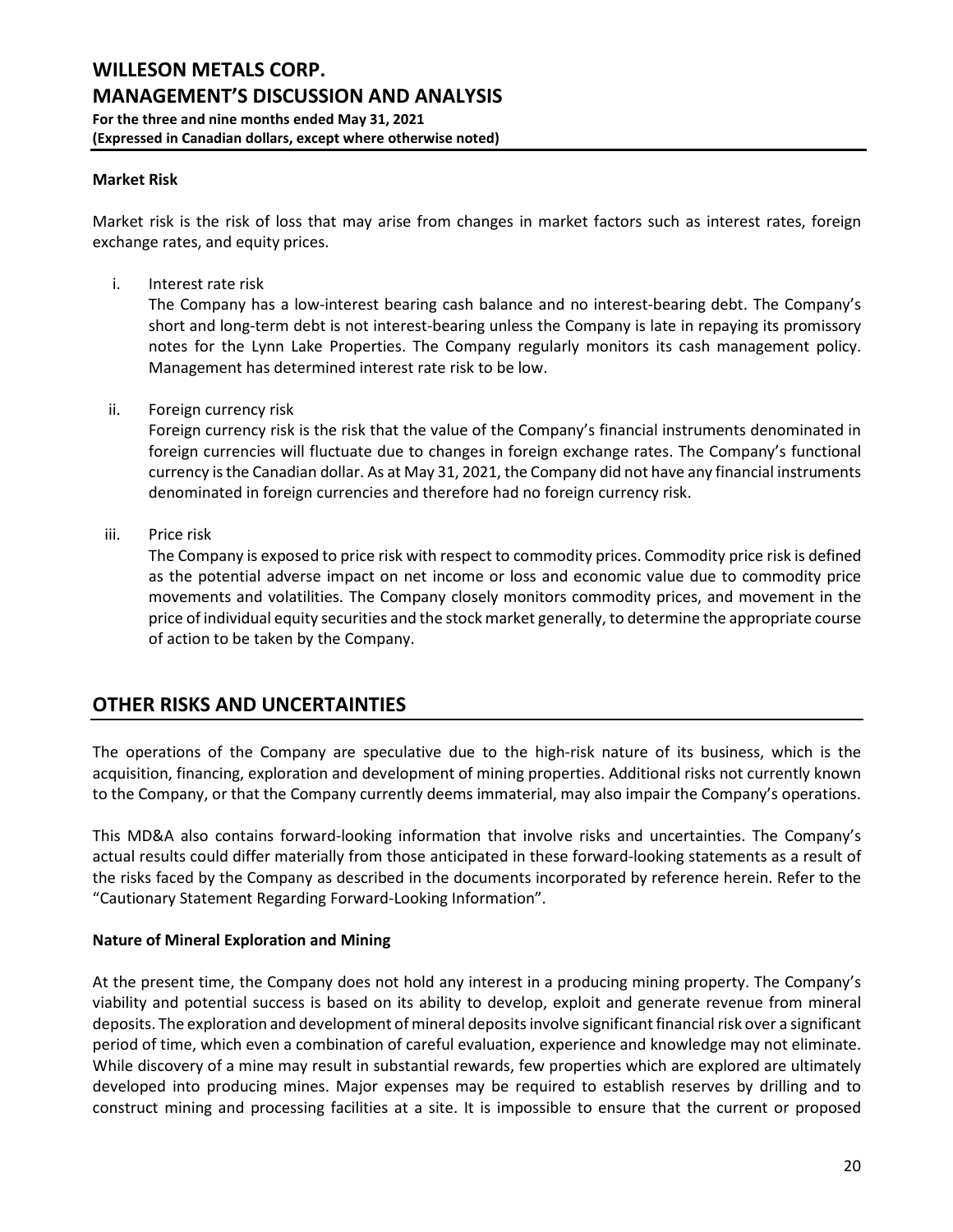exploration programs on exploration properties in which the Company has an interest will result in a profitable commercial mining operation.

The operations of the Company are subject to all of the hazards and risks normally incident to exploration and development of mineral properties, any of which could result in damage to life and property, the environment and possible legal liability for any and all damage. The activities of the Company may be subject to prolonged disruptions due to weather conditions depending on the location of the operations in which the Company has interests. Hazards, such as unusual or unexpected geological structures, rock bursts, pressure, cave-ins, flooding or other conditions may be encountered in the drilling and removal of material. While the Company may obtain insurance against certain risks in such amounts as it considers adequate, the nature of these risks is such that liabilities could exceed policy limits or could be excluded from coverage. There are also risks against which the Company cannot insure or against which it may elect not to insure. The potential costs which could be associated with any liabilities not covered by insurance or in excess of insurance coverage or associated with compliance with applicable laws and regulations may cause substantial delays and require significant capital outlays, adversely affecting the future earnings and competitive position of the Company and, potentially, its financial position.

Whether a mineral deposit will be commercially viable depends on a number of factors, some of which are the particular attributes of the deposit, such as size and grade, proximity to infrastructure, financing costs and governmental regulations, including regulations relating to prices, taxes, royalties, infrastructure, land use, importing and exporting and environmental protection. The effect of these factors cannot be accurately predicted, but the combination of these factors may result in the Company not receiving an adequate return on invested capital.

### **Permits and Licenses**

Manitoba requires companies be registered in the province and hold a Prospecting License in order to conduct exploration work in the province. Exploration activities such as ground geophysical surveys, mapping, sampling, trenching, stripping, and drilling, and the establishment of an exploration camp and road access may require some or all of the following permits prior to commencing:

- Annual Work Permit
- Borehole License
- Forest Travel Permit
- Blasting Certificate
- Timber Permit
- Burn Permit
- Road Permit
- Camp Plan Approval / Temporary Camp Permits

The Company held all necessary licenses and permits required to carry out the activities executed in 2020 and for the nine months ended May 31, 2021. Willeson has filed a work permit application for prospecting, exploration mapping, and sampling at the Beaucage Property and is awaiting its approval by Manitoba ARD. Additional licenses or permits may be required in order to carry out the proposed exploration work for 2021. Such licenses and permits are subject to change in regulations and in various operating circumstances. There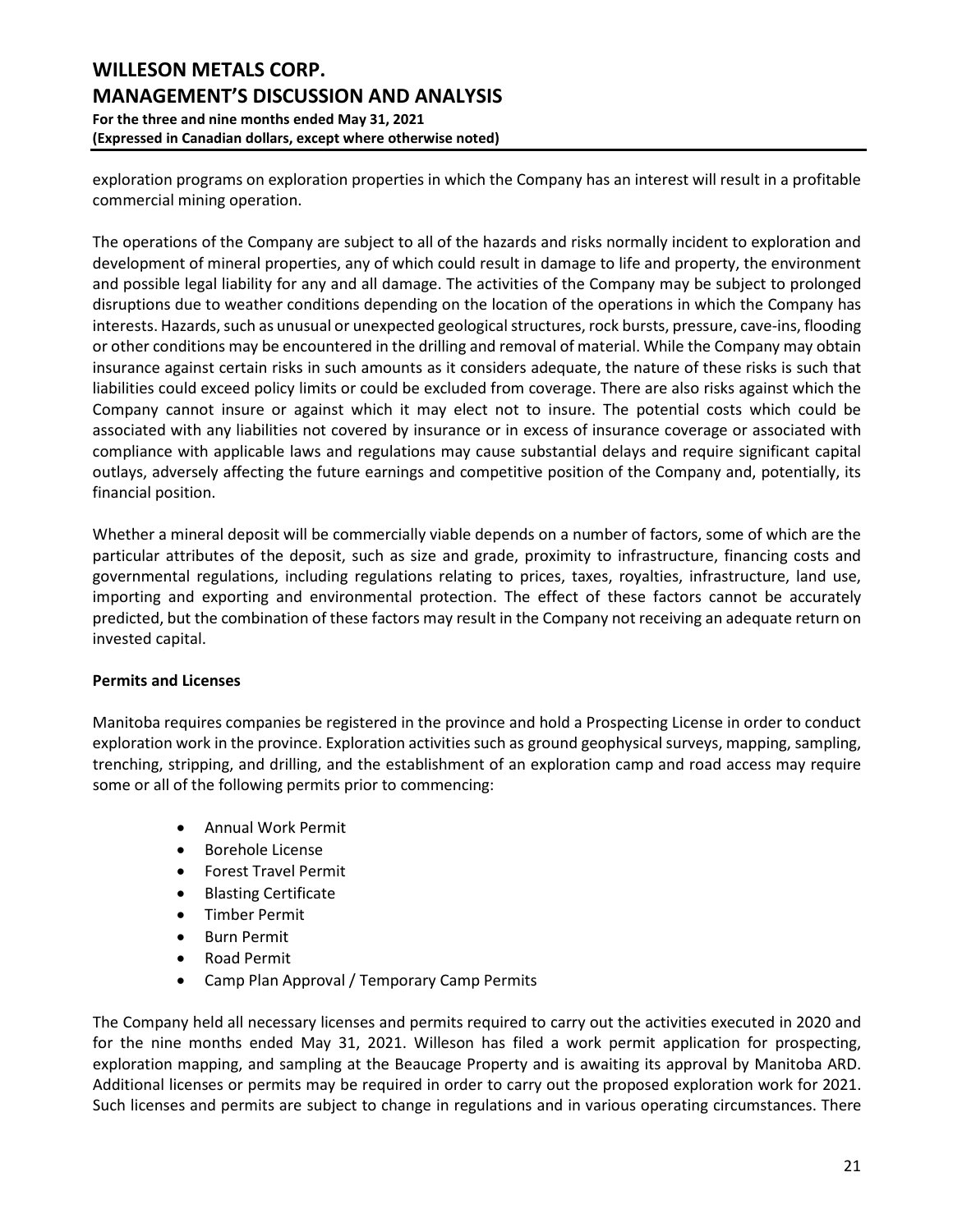can be no assurance that the Company will be able to obtain all necessary licenses and permits required to carry out exploration, development and mining operations at its projects.

Due to COVID-19, government offices may be working on reduced schedules that could result in delays in processing applications and issuing any licenses and permits, and any future license or permit applications may therefore be adversely impacted by COVID-19.

### **Indigenous Land Claims**

The Company's properties lie within Adhesion to Treaty 5 territory where Crown land is subject to Treaty Land Entitlement (TLE) selection in which eligible signatory First Nations to the Manitoba TLE Framework Agreement may select Crown land, including land with pre-existing mineral dispositions, to be added to their reserve lands.

Various international, national, provincial laws, treaties, conventions, policies guidelines, and other governance instruments relate to the rights of Indigenous peoples in Canada. The Company operates within areas currently or previously inhabited or used by Indigenous peoples, and within the Adhesion to Treaty 5 territory. Treaty 5, the Adhesion to Treaty 5 and other of these instruments grant treaty rights, recognize aboriginal rights, and impose obligations on government to reconcile its actions with the rights of Indigenous peoples who may be affected by government actions. To reconcile government actions with aboriginal and treaty rights, all agencies of government must act honourably in all their dealings with aboriginal peoples of Canada that fall within the ambit of section 35 of the Constitution Act, 1982, and consult with aboriginal peoples whose rights may affected by a government action or decision, including actions to approve or grant mining rights or permits. The obligations of government and private parties under the various international and national instruments related to Indigenous people continue to evolve and be defined.

The provincial government has the obligation to discharge the Crown's duty to consult with and reconcile the interests of any Indigenous group that may be affected by any provincial permit related to the Company's planned exploration activities on its Lynn Lake Properties. The Province of Manitoba encourages mineral exploration companies to begin Indigenous engagement early in the planning phase before applying for exploration work permits to help to inform the Crown-Indigenous consultation process related to any government exploration work permit decision and to identify and resolve any adverse impacts on the exercise of an aboriginal or treaty right. The Company's current and future operations are subject to a risk that one or more groups of Indigenous people may oppose continued operation, further development, or new development of the Company's projects or operations. Such opposition may be directed through legal or administrative proceedings or expressed in manifestations such as protests, roadblocks, or other forms of public expression against the Company's activities. Opposition by Indigenous people to the Company's operations may require modification of or preclude operation or development of the Company's projects or may require the Company to enter into agreements with Indigenous people to accommodate their interests related to the Company's projects. Such agreements may have a material adverse effect on the Company's business, financial condition and results of operations.

The Company has engaged with the MCFN. To date, no critical barriers or potential challenges, issues, or concerns have been identified or raised with the Company by Indigenous groups. The Company is committed to working in partnership with its local communities and First Nations in a manner which fosters active participation and mutual respect. The Company will work towards minimizing negative project impacts, encouraging certain joint consultation processes, addressing certain decision-making processes and maintaining meaningful ongoing dialogue.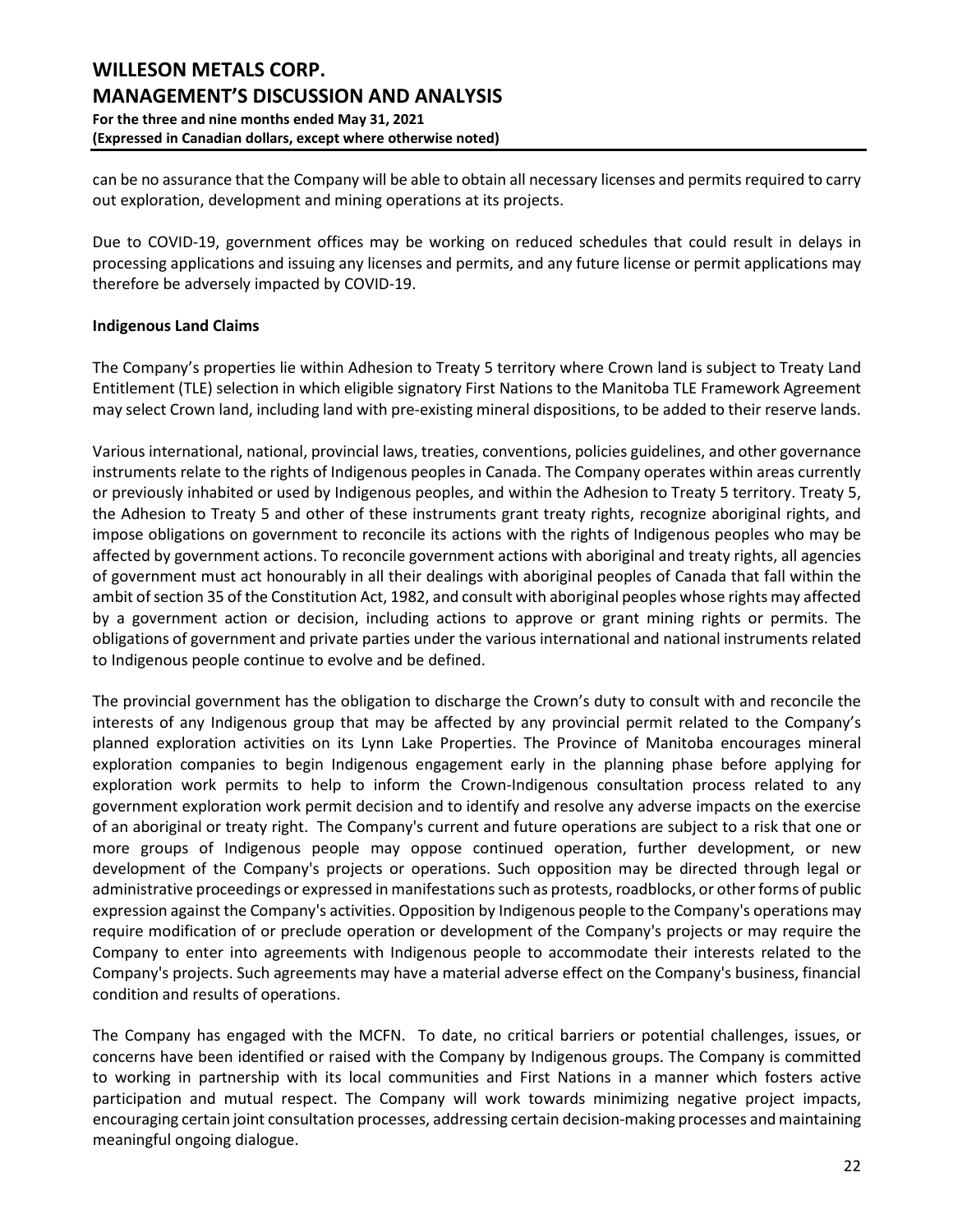### **Competition**

The mineral exploration and mining business is competitive in all its phases. The Company competes with numerous other companies and individuals, including competitors with greater financial, technical and other resources than the Company, in the search for and the acquisition of attractive mineral properties, the acquisition of mining equipment and related supplies and the attraction and retention of qualified personnel. The ability of the Company to acquire properties, purchase required equipment, and hire qualified personnel in the future will depend not only on its ability to develop its present properties, but also on its ability to identify, arrange, negotiate, select or acquire suitable properties or prospects for mineral exploration, source suitable equipment and hire qualified people. There is no assurance that the Company will continue to be able to compete successfully with its competitors in acquiring such properties or prospects, sourcing equipment or hiring people.

### **Environmental and Climate Change Regulation**

The operations of the Company are subject to environmental regulations promulgated by government agencies from time to time. Environmental legislation provides for restrictions and prohibitions on spills, releases or emissions of various substances produced in association with certain mining industry operations, such as seepage from tailings disposal areas, which would result in environmental pollution. A breach of such legislation may result in the imposition of fines and penalties. In addition, certain types of operations require the submission and approval of environmental impact assessments.

Environmental legislation is evolving in a manner which means stricter standards and enforcement, fines and penalties for non-compliance are increasingly stringent. Environmental assessments of proposed projects carry a heightened degree of responsibility for companies and their directors, officers and employees. The cost of compliance with changes in governmental regulations has the potential to reduce the profitability of future operations. Such impacts may have an adverse effect on the capital and operating cost of the Company's operations or those of its future customers that may materially affect future operations.

### **Estimates of Mineral Resources May Not Be Realized**

The mineral resource estimates that may be published from time to time by the Company with respect to its properties are estimates only, and no assurance can be given that any particular level of recovery of minerals will in fact be realized or that an identified resource will ever qualify as a commercially mineable (or viable) deposit which can be legally and economically exploited. In addition, the grade of mineralization ultimately mined may differ from that indicated by drilling results, and such differences could be material. Production can be affected by such factors as permitting regulations and requirements, weather, environmental factors, unforeseen technical difficulties, unusual or unexpected geological formations, inaccurate or incorrect geological, metallurgical or engineering work, and work interruptions, among other things.

Short-term factors, such as the need for orderly development of deposits or the processing of new or different grades, may have an adverse effect on mining operations or the results of operations. There can be no assurance that minerals recovered in small-scale laboratory tests will be duplicated in large scale tests under on-site conditions or in production scale operations. Material changes in resources, grades, stripping ratios or recovery rates may affect the economic viability of projects. The estimated resources described herein should not be interpreted as assurances of mine life or of the profitability of future operations.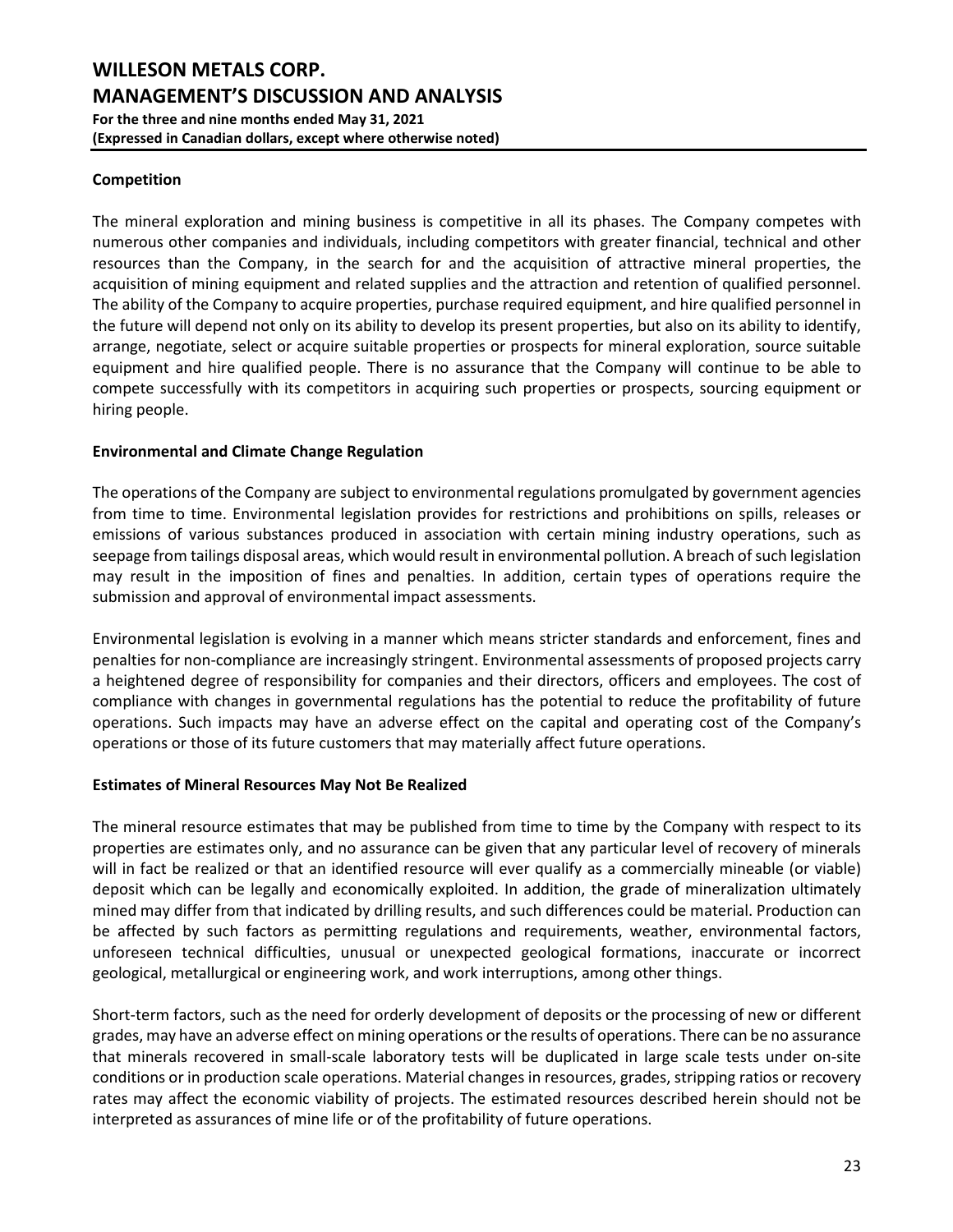#### **Dependence on Key Personnel**

The Company is dependent on the services of its senior management and a small number of skilled and experienced employees and consultants. The loss of any such individuals could have a material adverse effect on the Company's operations. This risk of loss of such individuals is further increased by the recent COVID-19 pandemic, which has impacted health and safety measures, and therefore, accessibility to key personnel who are no longer working under normal conditions because of social-distancing measures, and the temporary closure of non-essential services implemented by both Canadian and Manitoba governments. This risk is partially mitigated by the availability of additional communication tools implemented by the Company. Although the Company has not identified cases of COVID-19 at site or at its corporate office, should any key personnel contract the virus, the loss, temporary or otherwise, could have a material adverse effect on the Company's operations.

#### **Limited Financial Resources**

The existing financial resources of the Company are not sufficient to complete the exploration work on its properties, or to bring any of its projects into commercial production. The Company will need to obtain additional financing from external sources to fund the development of its properties and/or to engage in other strategic business opportunities. There is no assurance that the Company will be able to obtain such financing on favourable terms, or at all.

This risk of financial resources is further amplified by the recent COVID-19 pandemic, which has had significant impact on global economies and financial markets. Should depressed market conditions develop in the medium to long-term, it may be more difficult for the Company to obtain required financing to complete its long-term objectives. Failure to obtain financing could result in delay or indefinite postponement of further exploration and development of the Company's properties.

### **Political Environment**

The Company's mineral exploration activities are subject to various laws governing prospecting, development, production, taxes, labour standards and occupational health, mine safety, toxic substances, land use, water use, land claims of local and indigenous people and other matters. No assurance can be given that new rules and regulations will not be enacted or that existing rules and regulations will not be applied in a manner which could limit or curtail exploration, production, or development. Amendments to current laws and regulations governing operations and activities of mining and milling or more stringent implementation thereof could have a material adverse impact on the operations and financial position of the Company. In addition, as governments continue to struggle with deficits and concerns over the effects of depressed economies, the mining and metals sector has been targeted to raise revenue. Governments are continually assessing the fiscal terms of the economic rent for a mining company to exploit resources in their countries. The occurrence of mining regime changes adds uncertainties that cannot be accurately predicted and any future adverse changes in government policies or legislation in the jurisdictions in which the Company operates that affect mineral exploration, and development or mining activities, may affect the Company's viability and profitability.

### **Health and Safety**

The Company faces risks related to health epidemics and other outbreaks of communicable diseases, which could significantly disrupt its operations and may materially and adversely affect its business and financial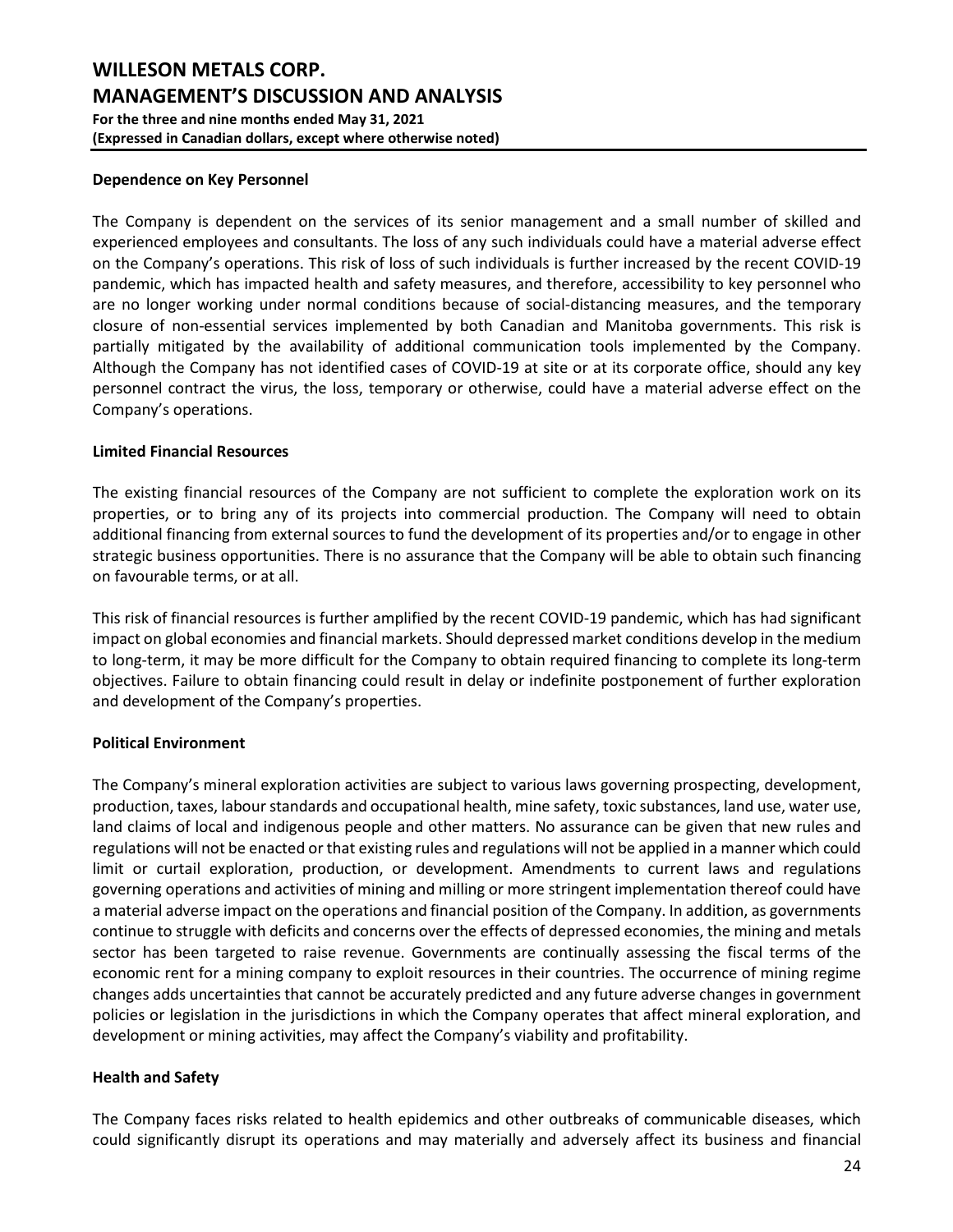conditions. The health and safety of employees, contractors, consultants, and other stakeholders is of primary importance to the Company, and this extends to respecting and accommodating the concerns of the local communities within which the Company operates.

The Company's business has and may continue to be impacted by the effects of the recent COVID-19 pandemic or other epidemics. While the easing of pandemic-related restrictions in Canada signals a possible to return to 'normal' business operations, there can be no assurance that the Company's personnel will not be impacted by these pandemic diseases and ultimately see its workforce productivity reduced or incur increased medical costs/insurance premiums as a result of these health risks.

# **COMMITMENTS AND CONTRACTUAL OBLIGATIONS**

### **General environmental contingencies**

The Company's exploration activities are subject to various federal and provincial laws and regulations governing the protection of the environment. These laws and regulations are continually changing and generally becoming increasingly restrictive. The Company conducts its operations so as to protect public health and the environment and believes its operations are materially in compliance with all applicable laws and regulations. The Company has made, and expects to make in the future, expenditures to comply with such laws and regulations.

### **Maintenance of claims**

The Company is required to keep the mineral claims on the Lynn Lake Properties in good standing by ensuring the assessment spending requirements are met. Currently, the required spending has been met on Beaucage, Hughes, Barrington-Tow and 16 of 48 Hatchet claims, which expire between February and March 2022. Exploration expenditures of \$58,220, cash in lieu, or an Extension of Time must be filed on Hatchet by July 2021 in order to keep the remaining 32 of the 48 Hatchet claims in good standing until May 2022. On June 28, 2021, the Company filed for a 6 month Extension of Time to complete and file assessment work on the remaining 32 claims.

### **Flow-through expenditures**

In connection with the flow-through financings, the Company has committed to incur qualifying Canadian Exploration Expenditures (as such term is defined in the Income Tax Act (Canada)) of a total of \$1,600,020 (December 2020 - \$821,920, period ended August 31, 2020 - \$778,100) by December 31, 2022. If the eligible expenditures are not renounced by the termination date, the Company shall indemnify and hold the shareholders harmless.

As at May 31, 2021, the Company had incurred \$340,867 of qualifying exploration expenditures. The Company is committed to spend a total of \$1,2[5](#page-24-0)9,153 of eligible exploration expenditures by December 31, 2022<sup>5</sup>.

<span id="page-24-0"></span><sup>&</sup>lt;sup>5</sup> Extension for incurring eligible exploration expenditures from December 31, 2021 to December 31, 2022 received Royal Assent on June 29, 2021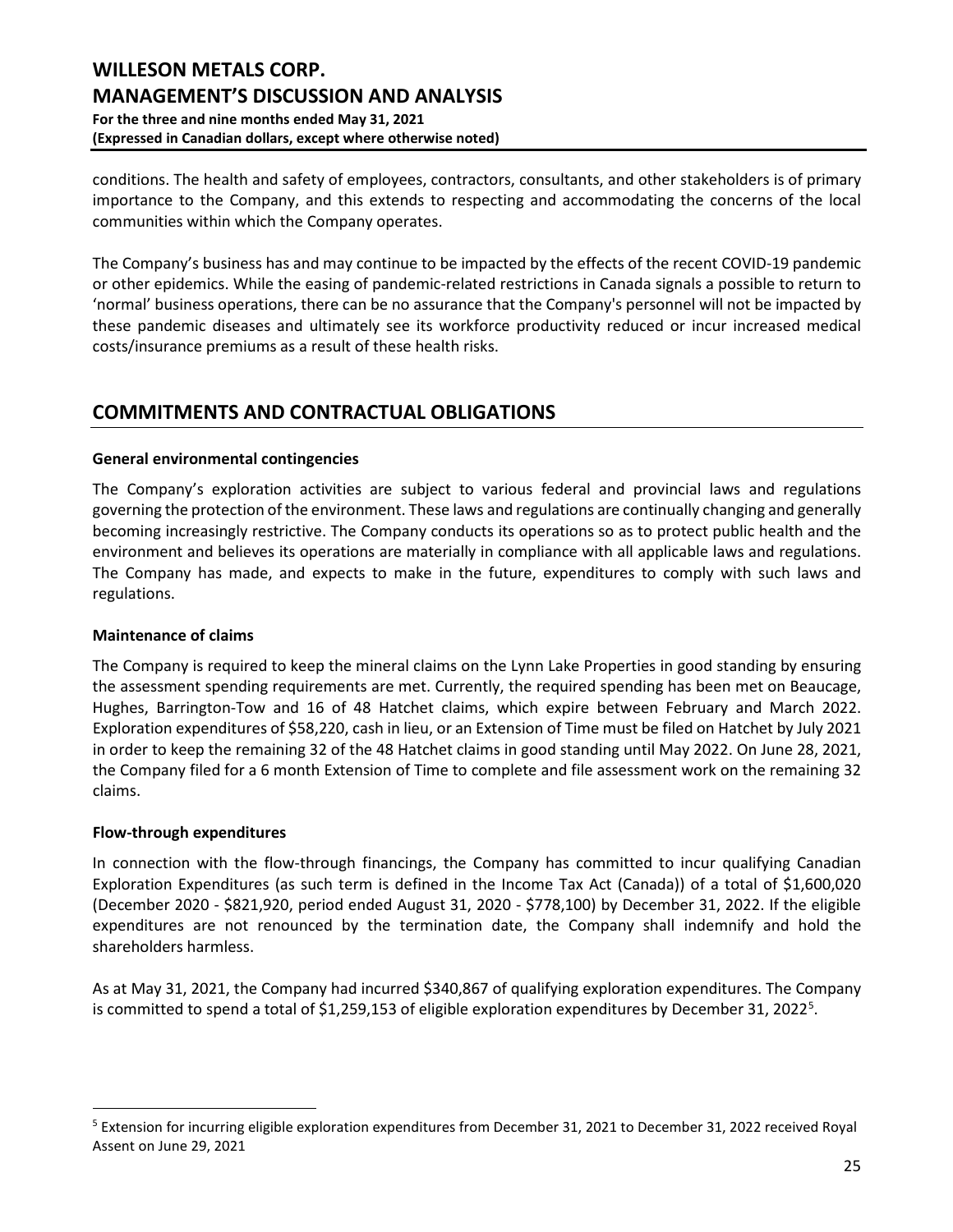#### **Promissory notes**

|                          | May 31, | August 31, |
|--------------------------|---------|------------|
|                          | 2021    | 2020       |
| Promissory notes payable | 550,326 | 518,668    |
|                          |         |            |
| <b>Total Debt</b>        | 550,326 | 518,668    |
| Current                  | 174,639 | 164,593    |
| Non-Current              | 375,687 | 354,075    |

During the period ended August 31, 2020, the Company purchased the Lynn Lake Properties from Exiro, which resulted in the issuance of four promissory notes for a total face value of \$750,000. The amounts advanced bear no interest and are secured by the Lynn Lake Properties.

A promissory note of \$150,000 was paid during the period ended August 31, 2020. The remaining notes were valued by discounting the future cash flows to its present value using an interest rate of 8%. The face value of the three remaining promissory notes is \$600,000. A promissory note in the amount of \$175,000 was due by June 19, 2021 and amended to September 19, 2021; a promissory note in the amount of \$175,000 is due by June 19, 2022; and the final promissory note in the amount of \$250,000 is due by June 19, 2023. This final promissory note is payable in cash or shares at Willeson's option.

Exiro and Willeson signed an extension with respect to a promissory note for \$175,000 that was due on June 19, 2021. Exiro and Willeson agreed to extend the promissory note payment to September 19, 2021. Willeson will pay a \$2,500 fee for the extension. If the full payment is made by September 19, 2021, no interest will be charged to Willeson. No changes were made to the other promissory notes

### **Officer Contracts**

The Company is party to certain officer contracts which include termination and change of control obligations.

On January 28, 2021, the Company signed officer contracts requiring additional payments of up to \$563,900 to be made to the officers of the Company upon the occurrence of certain events such as termination or change of control. In the event of a change in control, any unvested options shall vest immediately. As the triggering event has not taken place, the contingent payments have not been reflected in the financial statements.

### **SIGNIFICANT ACCOUNTING POLICIES**

For a full description of the Company's significant accounting policies, please see Note 3 of the audited financial statements for the period from incorporation on March 27, 2020 to August 31, 2020.

Certain pronouncements were issued by the IASB or the IFRIC that are mandatory for accounting periods commencing on or after January 1, 2020. Many are not applicable or do not have a significant impact to the Company and have been excluded. The following were adopted by the Company effective September 1, 2020.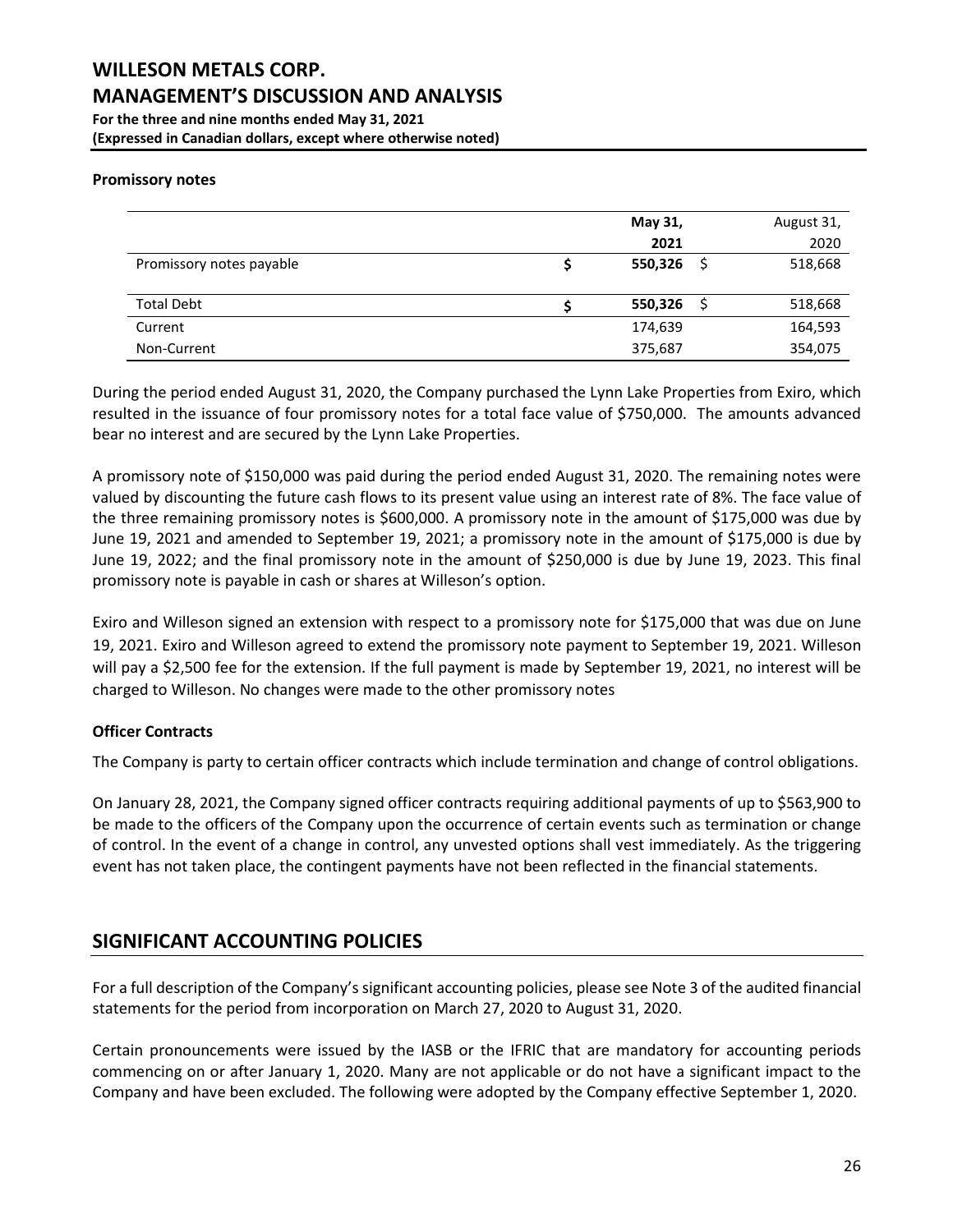IAS 1 – Presentation of Financial Statements ("IAS 1") and IAS 8 – Accounting Policies, Changes in Accounting Estimates and Errors ("IAS 8") were amended in October 2018 to refine the definition of materiality and clarify its characteristics. The revised definition focuses on the idea that information is material if omitting, misstating or obscuring it could reasonably be expected to influence decisions that the primary users of general purpose financial statements make on the basis of those financial statements.

The Company has assessed that adoption of the pronouncements described above did not have a material impact on the financial statements.

# **CRITICAL ACCOUNTING JUDGMENTS AND ESTIMATES**

The preparation of the interim financial statements in conformity with IFRS requires management to make estimates, judgments and assumptions that affect the application of accounting policies and the reported amounts of assets, liabilities, income and expenses. Actual results could differ from these estimates. Estimates and underlying assumptions are reviewed on an ongoing basis. Revisions to accounting estimates are recognized in the period in which the estimates are revised and in any future periods affected. For a full description of the Company's accounting judgements and estimates, please see Note 5 of the interim financial statements for the three and nine months ended May 31, 2021.

# **OFF-BALANCE SHEET ARRANGEMENTS**

The Company does not have any off-balance sheet arrangements.

# **QUALIFIED PERSON**

The technical information in this MD&A was reviewed and approved by Ian Trinder, P. Geo., Vice President Exploration of the Company, who is recognized as a Qualified Person ("QP") for the technical disclosure as defined by *National Instrument 43-101 Standards of Disclosure for Mineral Projects* ("NI 43-101").